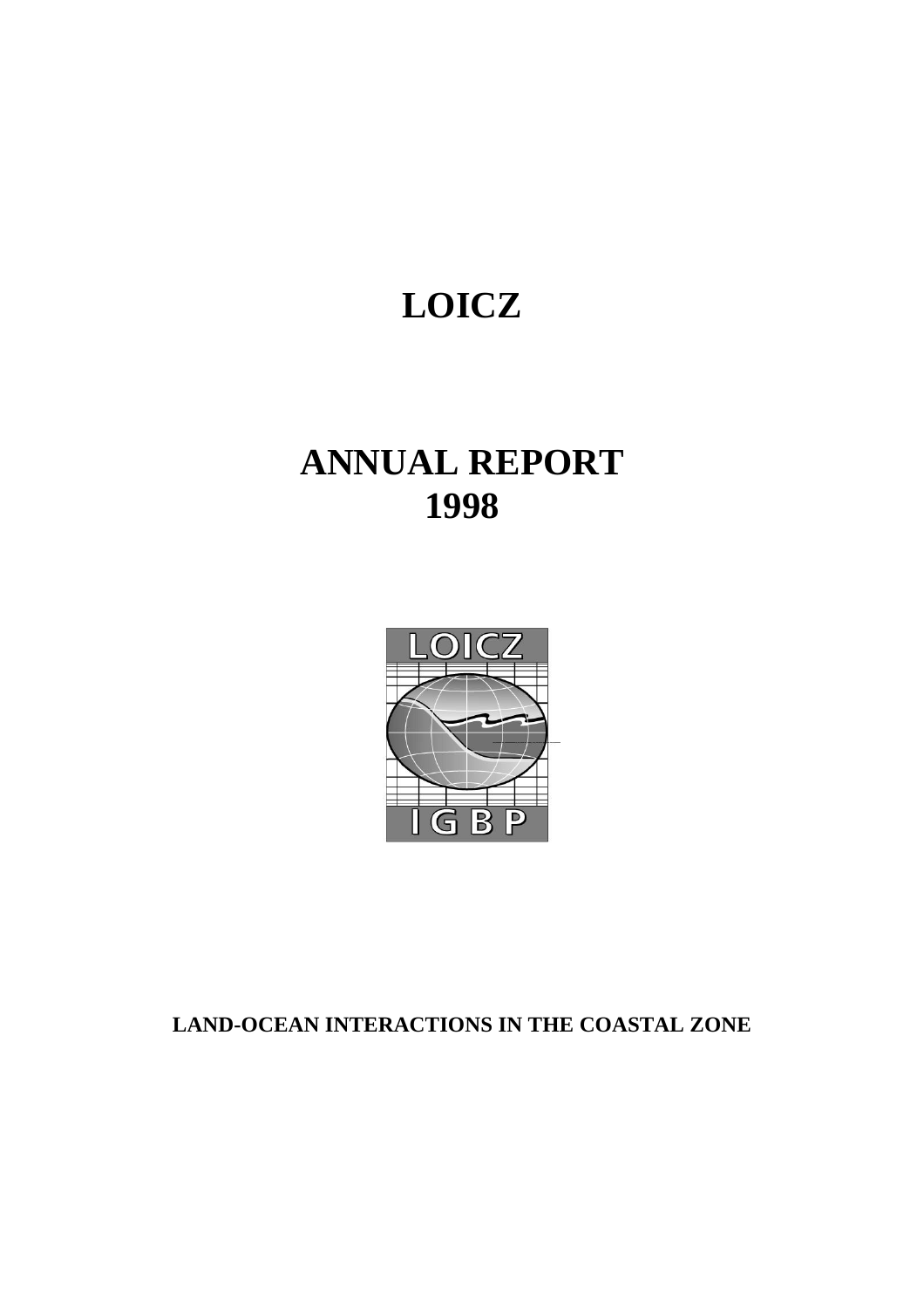## **Contents**

**Page**

|    | <b>About LOICZ</b>                          | iii            |
|----|---------------------------------------------|----------------|
| 1. | <b>Chair's Report</b>                       | 1              |
| 2. | <b>Structure and Organisation</b>           | $\overline{2}$ |
| 3. | <b>Scientific Activities</b>                | 4              |
|    | 3.1 LOICZ FOCI                              | 4              |
|    | <b>3.2 LOICZ WORKSHOPS</b>                  | 8              |
|    | <b>3.3 LOICZ CORE PROJECTS</b>              | 15             |
|    | <b>3.4 LOICZ REGIONAL PROJECTS</b>          | 16             |
|    | <b>3.5 LOICZ RELEVANT RESEARCH PROJECTS</b> | 17             |
| 4. | <b>Collaboration</b>                        | 21             |
| 5. | Communication                               | 23             |
| 6. | <b>IPO Staff and Operations</b>             | 25             |
| 7. | <b>Funding</b>                              | 26             |
| 8. | <b>Abbreviations list</b>                   | 27             |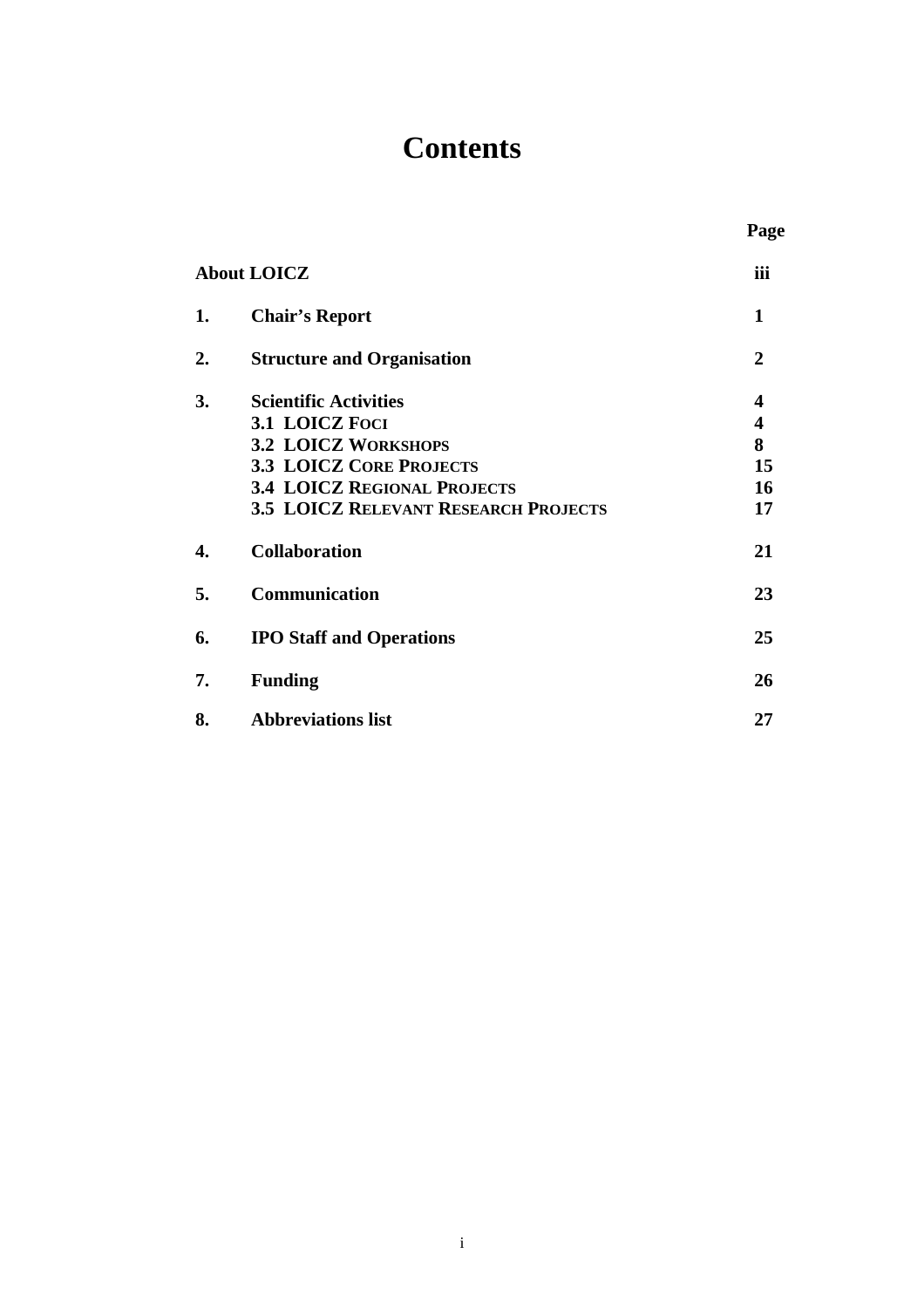## **About LOICZ**

The world's coastal zones form a long narrow boundary between land and ocean that is highly valued by human societies. The Land-Ocean Interactions in the Coastal Zone (LOICZ) core project of the International Geosphere-Biosphere Program (IGBP) on Global Change studies this relatively small but highly productive, dynamic and sensitive area. The LOICZ International Project Office is hosted by the Netherlands Institute for Sea Research (NIOZ) and funded by the Netherlands government.

Major questions that LOICZ addresses on a global scale are:

- Is the coastal zone a sink or source of  $CO<sub>2</sub>$ ?
- What are the mass balances of carbon, nitrogen and phosphorus in the coastal zone?
- How are humans altering these mass balances, and what are the consequences?
- How do changes in land use, climate and sea level alter the fluxes and retention of water and particulate matter in the coastal zone, and affect coastal morphodynamics?
- What is the role of the coastal zone in trace gas (e.g., DMS,  $NO_X$ ) emissions?
- How can knowledge of the processes and impacts of biogeochemical and socio-economic changes be applied to improve integrated management of the coastal environment?

The focus of LOICZ research is on horizontal material fluxes and scaling of processes through environmental and socio-economic sciences. LOICZ depends on national programs of research and individual scientists' contributions, and works with researchers to develop collaborative and multidisciplinary projects to meet the goals. While directed research is initiated to fill gaps in knowledge, LOICZ aims to value-add to the global knowledge base through focussed workshops of experts addressing issues relating to the project questions. The LOICZ Implementation Plan (1995) describes in detail the approaches and purpose of LOICZ.



LOICZ International Project Office Netherlands Institute for Sea Research, NIOZ PO Box 59 1790 AB Den Burg, Texel The Netherlands Phone: 31-222-369404 Fax: 31-222-369430 E-mail: loicz@nioz.nl URL: http://www.nioz.nl/loicz/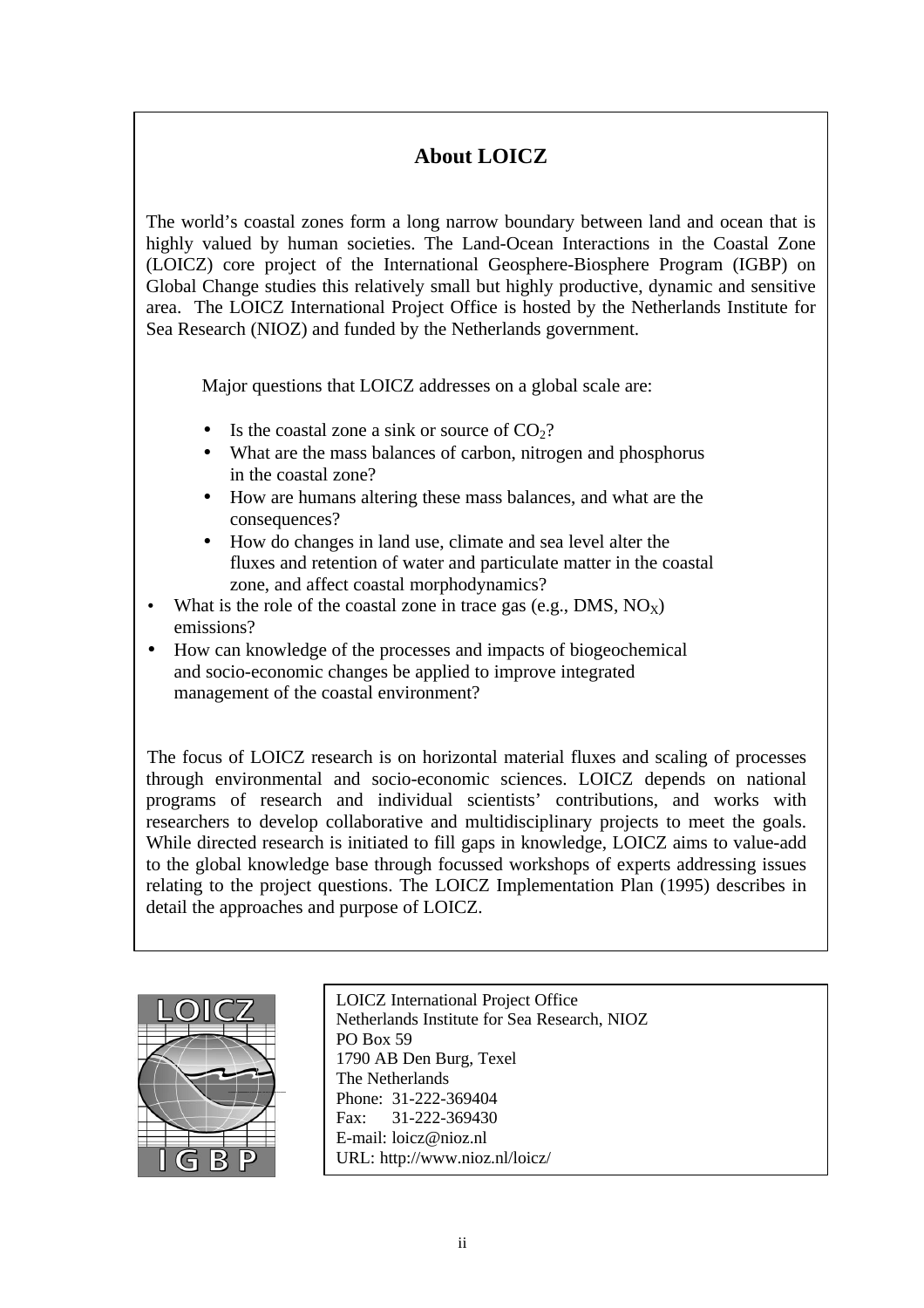## **1. Chair's Report**

The first 5 years of the LOICZ project ended in December 1997, having established a plan of global work, initiated a number of priority research activities, and developed an initial network of global researchers. After an evaluation of the LOICZ performance, the Netherlands government funding agencies (the Ministry of Education, Culture and Sciences and the Ministry of Transport and Public Works) decided to continue the funding for a second 5 years program, 1998-2002.

In the beginning of this second phase, LOICZ has moved from a dominantly planning and network-building function to delivery of integrated science products that address coast zone processes and changes at regional and global scales. The target is to provide a first global synthesis and models of global change in the coastal zone by end of the year 2002, and to cross-link the coastal zone assessment with the family of IGBP core projects (terrestrial, atmospheric, oceanic). This global synthesis is to be provided to the end-users of science, the community and scientific peers.

LOICZ action is in the laboratories and field of the global coastal zone. The LOICZ International Project Office (IPO) provides and supports scientific activities and integration, opportunities and planning, administration and communications.

With the start of the new Executive Officer and Deputy Executive Officer in May and June, respectively, the IPO activities came to full speed again. Apart from the work on existing LOICZ core activities, such as nutrient budgeting, river basin influx and the link between natural and social sciences, a number of new initiatives were started involving regional and thematic projects, and extension of the LOICZ networks.

Priority has been placed on workshops and research that develop regional biogeochemical budgets, coastal typology methodologies, interaction of people and river process and discharges.

Additional contributing projects have been gained from most regions of the world, with strong input from Europe (especially ELOISE and the UK LOIS). The Netherlands LOICZ Committee is finalising agreements for a major program of research. New projects are being developed for 1999 that focus on the South America, South Asia, Caribbean and Oceania regions.

Internal and external communications are vital to the program that now includes a contact network of more than 2300 people and agencies throughout the world. The application of the science produced by LOICZ is an important issue. A strong liaison has been built with the Netherlands Coastal Zone Management Centre (RIKZ) and a clear link has been made with IOC as a crucial mechanism for delivering our science to the global intergovernmental forum.

Han Lindeboom **Chair LOICZ Scientific Steering Committee**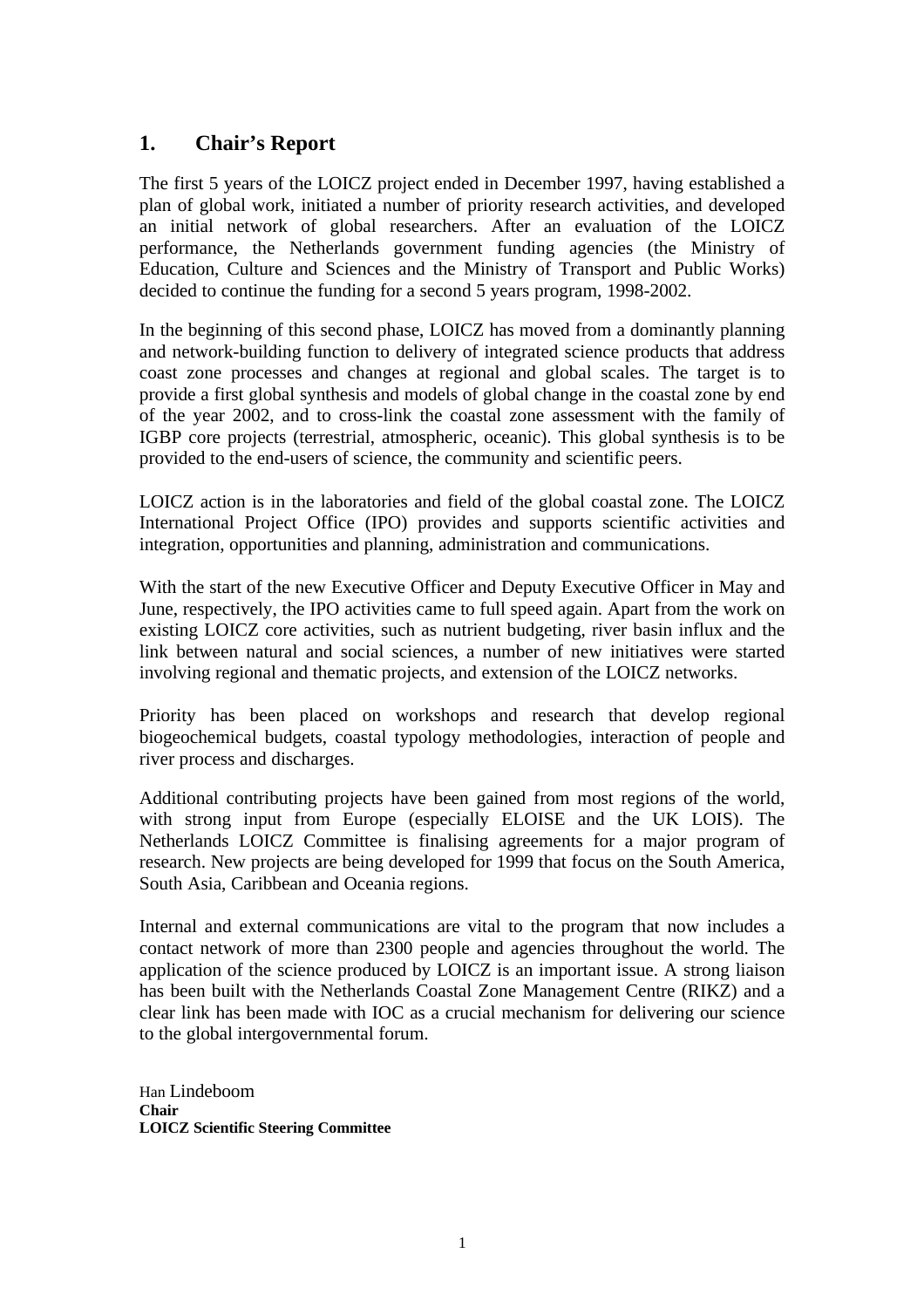### **2. Structure and Organisation**

The Land-Ocean Interaction in the Coastal Zone (LOICZ) project was established by IGBP in December 1992 with the adoption of the LOICZ Science Plan (IGBP Report No.25), and became the sixth core project of IGBP (itself a program of ICSU).



#### **LOICZ Organisation Schema**

The **Scientific Steering Committee (SSC)** provides scientific guidance and oversees the development, planning and implementation of the LOICZ core project. The SSC was established by the IGBP Science Committee (IGBP-SC) which is responsible for the appointment of the Chair, Vice-Chair and members.

| <b>SSC</b> Membership           |                                                |
|---------------------------------|------------------------------------------------|
| Dr Han Lindeboom (Chair)        | Netherlands Institute for Sea Research,        |
|                                 | The Netherlands                                |
| A-Prof Nick Harvey (Vice-Chair) | University of Adelaide, Australia              |
| Dr Larry Awosika                | Nigerian Institute for Oceanography, Nigeria   |
| Dr Robert Buddemeier            | University of Kansas, USA                      |
| Prof. Edgardo Gomez             | University of the Philippines, The Philippines |
| Prof. Patrick Holligan          | Southampton Oceanography Centre, UK            |
|                                 |                                                |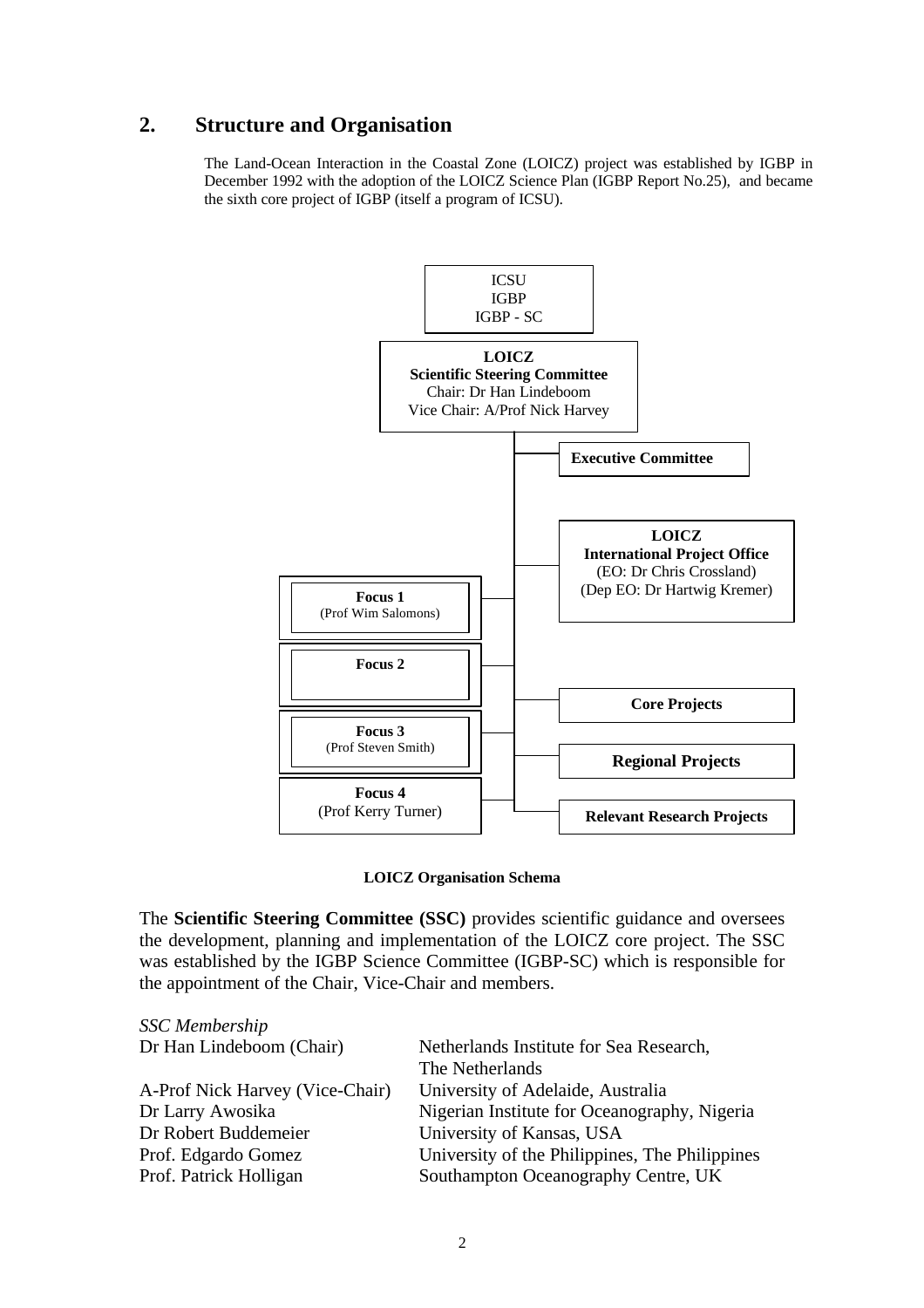Dr Silvia Ibarra Obando CICESE, Mexico

Prof. Hu Dunxin Chinese Academy of Science, P.R. of China Dr Gerardo Perillo Instituto Argentino de Oceanography, Argentina Prof. Wim Salomons GKSS Research Centre, Germany Prof. Steven Smith University of Hawaii, USA Prof. Kerry Turner University of East Anglia, UK Prof. Frederik Wulff Stockholm University, Sweden Prof. Jahara Yahaya University of Malaya, Malaysia Prof. Tetsuo Yanagi Kyushu University, Japan

The SSC met once in 1998 at Adelaide, Australia.

The **Executive Committee** (EXCOMM) is a subcommittee of the SSC which, at the direction of the SSC, deals inter-meeting with special issues and reports to the SSC with recommendations. The EXCOMM comprises the SSC Chair, Vice-Chair and the four Foci Leaders.

The EXCOMM met once in 1998 at Texel, The Netherlands.

The **Foci** are the four key program activities of LOICZ (see Section 3) coordinated by the Foci Leaders. **Core Projects** directly address the Science Plan goals and are coordinated by the SSC. **Regional Projects** are closely linked to the Science Plan (but may have additional aims) and are coordinated at regional level. **Relevant Research Projects** make a scientific contribution to LOICZ, often at local or thematic levels.

Activities of the research elements of LOICZ are outlined in Section 3.

The **LOICZ International Project Office** (IPO) is responsible for the administration of the project on a day-to-day basis, under the long term guidance of the SSC. Its role includes coordination, planning, communication, advocacy and provision of a technical secretariat. It is located at the NIOZ, Texel, The Netherlands.

The Executive Officer, Dr Chris Crossland, and the Deputy Executive Officer, Dr Hartwig Kremer, were new appointments in mid-1998. A Liaison Officer, Maarten Scheffers, is located at the RIKZ Coastal Zone Management Centre, The Hague.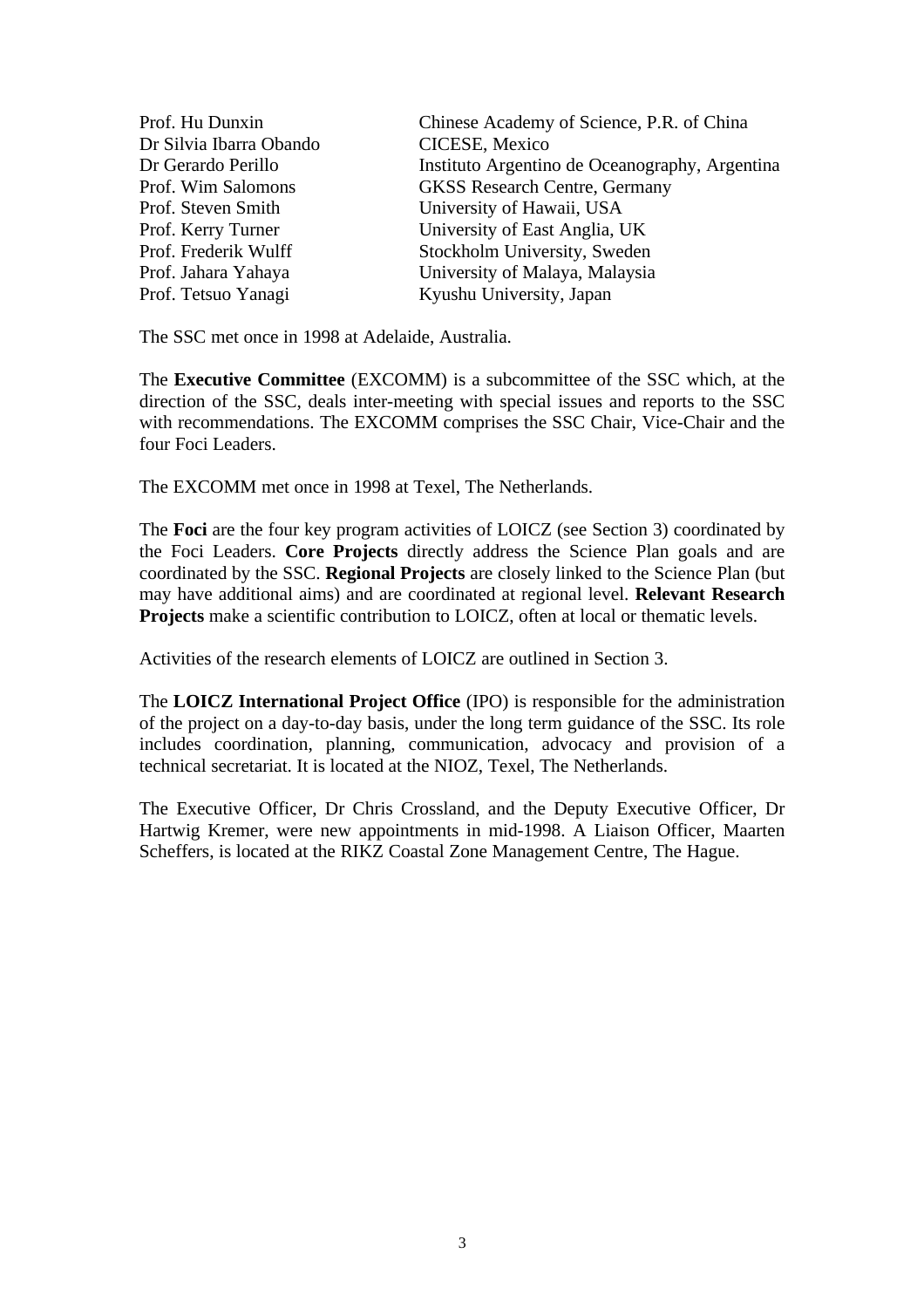## **3. Scientific Activities**

The scientific activities of LOICZ are directed at two major thrusts. First, the development of horizontal material flux models from continental basins through regional seas to continental margins, based on our understanding of biogeochemical processes and data for coastal ecosystems and habitats and the human dimension. Second, the scaling of the material flux models at spatial scales from local to global, and across temporal scales.

LOICZ activities are organised through focal groups (Foci), particularly for integrative and developmental action on Thematic issues and workshops involving global researcher expertise. Core projects of on-going work address global scale issues and cross-Foci objectives. Regional project research involves large spatial scale questions, often cross-boundary and multidisciplinary. Relevant research projects contribute information crucial to LOICZ objectives but at local or short temporal scales; this information is brought together through thematic or regional workshops initiated through the Foci.

In 1998, major priority and effort by the Foci has been placed into further determining biogeochemical budgets (Focus 3), developing methods for coastal typologies and scaling to global spatial dimensions (Focus 2), and integrating catchment basin process understanding and the human dimension (Foci 1 and 4).

#### **3.1 LOICZ FOCI**

#### **Focus one Effects of changes in external forcing or boundary conditions on coastal fluxes**

#### *Focus Leader: Prof. Wim Salomons*

Work in Focus 1, aims to describe and model the status and changes of horizontal fluxes of nutrients, carbon and sediments into the coastal sea through river catchments, the atmosphere, and exchange processes along the continental margins. Emphasis is given to the dynamics and delivery of materials from the global catchment basins. The core project activities of the joint LOICZ/JGOFS Continental Margins Task Team (CMTT) provides the main route towards understanding shelf margin transfers.

In 1998, activities concentrated on flux changes driven by human activities in the catchment basins, and the environmental state changes and impacts they cause in the coastal sea as the major receiving body. In close co-operation with Focus 4, emphasis was put on applying the DPSIR (Drivers, Pressures, State, Impact, Response) framework to the descriptive part of the scientific work. Here, close coupling between natural and socio-economic science disciplines was employed in order to evaluate relationships between environmental impacts and responses by policy makers and managers. Drivers and state changes were identified from existing data.

A major activity in the second half of the year was a series of workshops run jointly by Focus 1 and 4 which directly followed the recommendation of the annual ELOISE conference in Huelva, Spain during late September. The objectives were to review European catchment research and its potential for science integration, and to fill the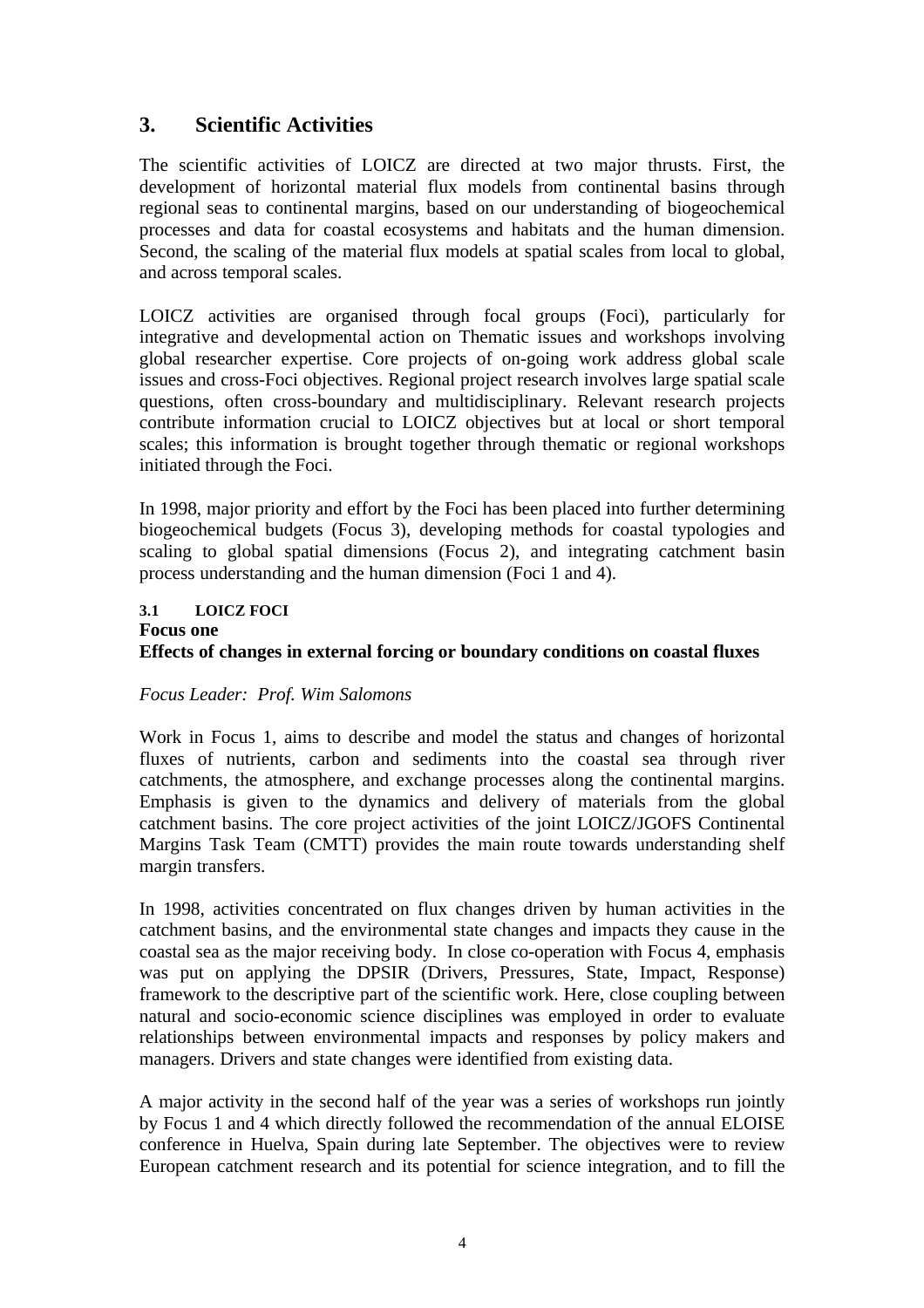Continental Aquatic Systems (CAS)-related gaps in knowledge by new European proposals to be submitted for the first call of the EU FP5 (see Workshops, below). An inventory of key projects and the links to the CAS initiative will be published in the first half of 1999 as a LOICZ R&S report.

Input from Focus 1, in cooperation with Focus 4, supported an initiative by the State of Bremen, Germany, which is aimed at the establishment of a research and training project in the Caribbean region. LOICZ, together with the GKSS Research Center, Geesthacht, and the Carl Duisberg Gesellschaft (CDG), Bremen, assisted with a mission to the regional demonstration sites and to the planning and preparation of the first workshop with local partners, to be held in January 1999 in Bremen. Furthermore, in November LOICZ IPO participated in a presentation of the GKSS to the European Commission, in support of EU funding for the project. Following its SSC meeting in April 1998 in Adelaide, LOICZ confirmed its willingness to endorse and support the project by linkage to a Caribbean core project as part of the overall LOICZ Latin America work.

The collaborative action between Focus 1  $& 4$  was extended through Prof. Salomon's active participation in the Dutch LOICZ Focus 4 commission. The resulting project implementation plan is currently waiting for the first call for proposals to be launched by the Dutch governmental bodies.

Foci 1 and 4 have cooperated in LOICZ-related publication efforts, including:

- a book on Coastal Zone Management that the respective foci leaders have been editing and which is due to appear in mid-1999; and
- a new peer-reviewed journal (Prof. Wim Salomons as a chief editor) on *Regional Environmental Change* (published by Springer; web link http://link.springerny.com/link/service/journals/10113/index.htm.)

#### **Focus two Coastal biomorphology and global change**

*Focus Leader: Dr Robert W. Buddemeier*

Work in Focus 2 addresses the role of ecosystems in determining coastal morphodynamics under varying environmental conditions and coastal biomorphological responses to anthropogenic activities. The response of systems, such as coral reefs and mangroves, to changing environments, sea level change and groundwater implications for coastal habitats, sedimentary processes, and the development of classification systems (typologies) are areas emphasised in the activities of the Focus. A key issue is how to deal with spatial and temporal scales of change in the coastal zone.

Focus 2 activities during the past year have been characterised by a high level of interaction, both with entities external to LOICZ and among other LOICZ Foci and projects.

In January a symposium and final workshop was held by the jointly sponsored SCOR-LOICZ Working Group 104 (Coral Reef Responses to Global Change: The Role of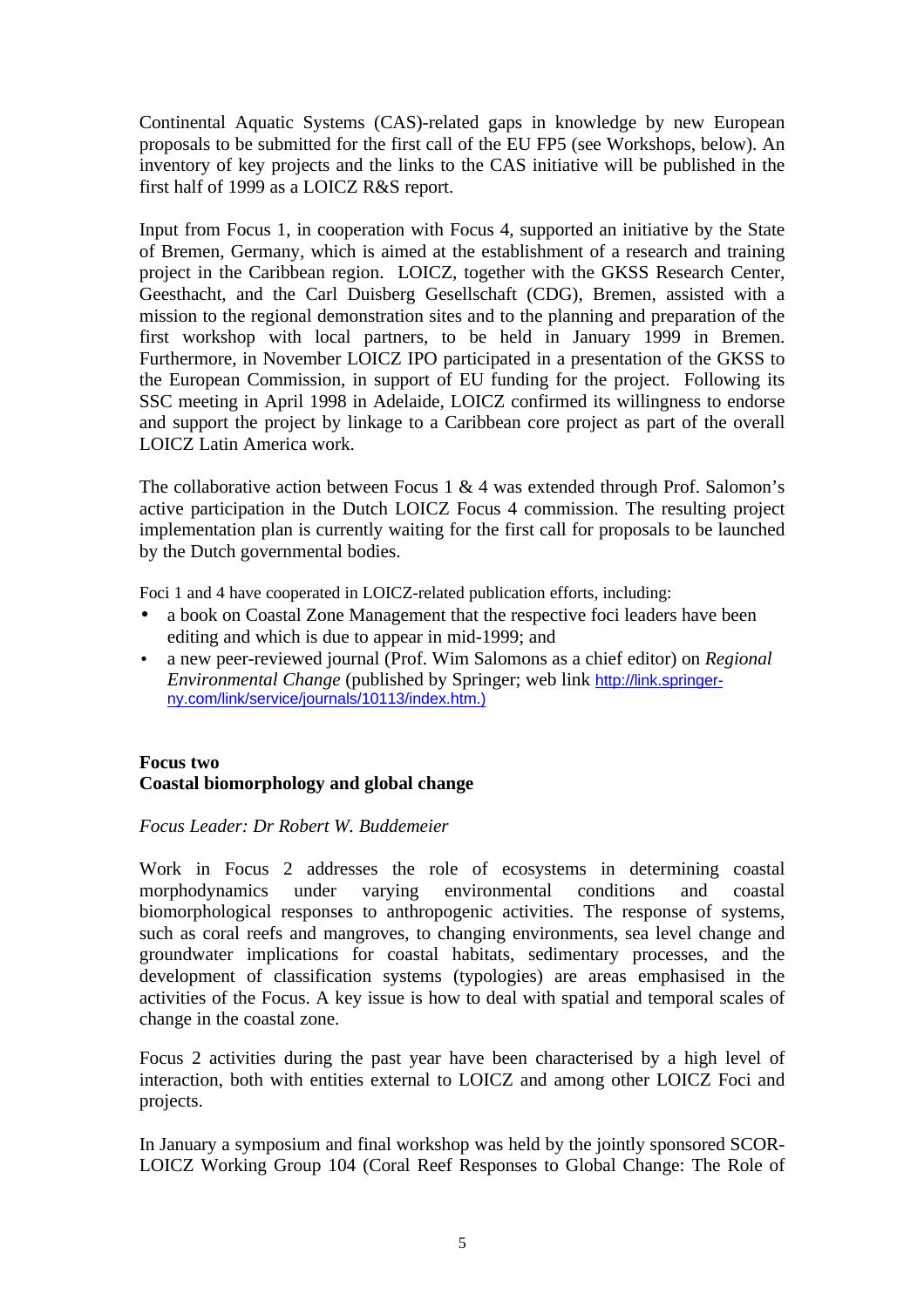Adaptation). This led to the identification of the potential importance to corals and other calcifying organisms of the changes in surface ocean saturation state that are being forced by rising levels of atmospheric  $CO<sub>2</sub>$ . The proceedings of the symposium is now published as volume 39 (1) of *American Zoologist* (1999), and a report on the relationship between  $CO<sub>2</sub>$ , saturation state, and calcification has been accepted by the journal, *Science*.

This year also saw the initiation of SCOR-LOICZ Working Group 112 (Magnitude of Submarine Groundwater Discharge and its Influence on Oceanographic Processes), with an initial meeting held at the Western Geophysics meeting in Taiwan. Although closely related to LOICZ Focus 1, this activity is being coordinated through Focus 2 because of the strong tie-ins with typology and geomorphology as well as with biogeochemical fluxes to the coastal zone.

Some major steps were taken in the further development of coastal typologies and refinement of the LOICZ typology database. A workshop was held in Hawaii in October, and a number of promising avenues were identified and explored. In particular, a clustering approach developed by Dr Bruce Maxwell appears to have strong potential for exploration of coastal classifications and their potential relationship to biogeochemical budgets. This work is being pursued.

The issue of sea level change is being addressed by A-Prof. Nick Harvey (LOICZ SSC), who is coordinating the interaction and further development of regional initiatives in the Pacific region, to characterise both past and anticipated future sea level rise, and the effects on coastal structure and function.

Focus 2 has also been cooperating closely with Focus 3 in the development of regional case-study initiatives (e.g., Mexico, Australia), and an integrated case study covering the issues of all Foci was carried out in Mexico in February 1998, with the results submitted for publication.

#### **Focus three Carbon flux and trace gas emissions**

#### *Focus Leader: Prof. Stephen V. Smith*

The emphasis of Focus 3 is on the development of a suite of global sites describing the biogeochemical budgets for carbon, nitrogen and phosphorus fluxes and processes in estuaries and coastal seas. This follows an approach developed by LOICZ during phase 1 of the project (LOICZ R&S Report No. 5, 1996). The key goal is determining the relative autotrophy or heterotrophy of the coastal systems i.e., is the coastal zone a net source or sink for  $CO<sub>2</sub>$ ? A watching-brief is maintained on the development of knowledge about the net flux estimations of trace gases in addition to  $CO<sub>2</sub>$  (such as  $N_2O$  and  $CH_4$ ) in the coastal zone.

The primary activity of Focus 3 continues to be the development of coastal zone biogeochemical budgets. This work has primarily been undertaken at the University of Hawaii, under the direction of Prof. S.V. Smith. Progress was relatively slow during the first portion of the year (with the addition of approximately 4 new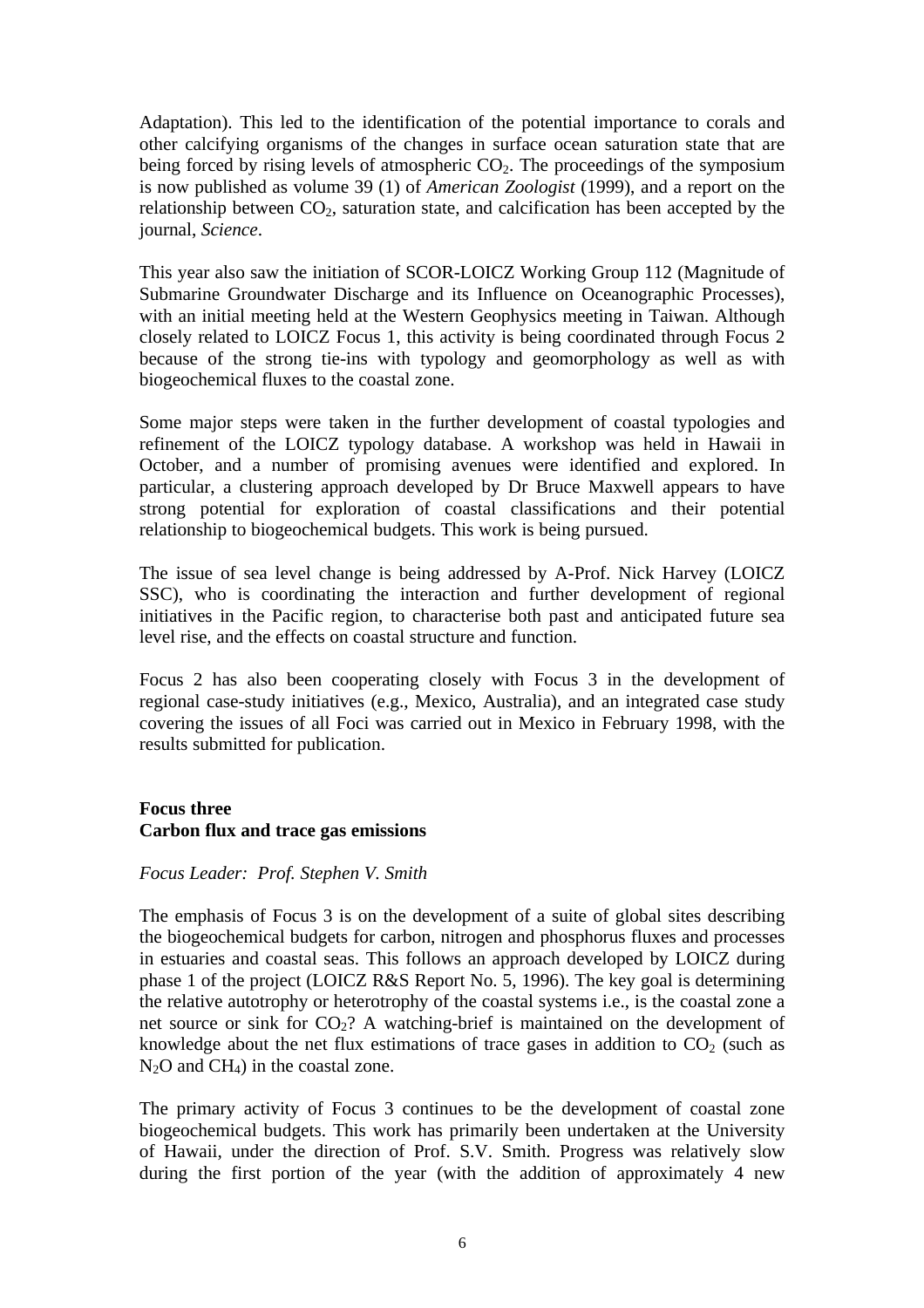budgets). This situation changed as a result of a workshop hosted by CSIRO Land & Water in Canberra, Australia during October 1998. More than 30 budgets have come from that workshop, as well as important revisions and modifications for the modelling guidelines. The further 'hidden' point is that several budgets not currently on the Budgets Modelling webpage are presently under development. In addition, a bibliography of relevant references for sites which might be budgeted has been put on the Budgets Modelling webpage (http://data.ecology.su.se/MNODE).

The recent hiring of an assistant to work at the University of Hawaii (Ms Vilma Dupra, University of the Philippines) should also speed up budget development over the next year. Ms Dupra is assisting with 'local budget development', working with collaborators elsewhere, and assisting with workshops.

A second major activity of Focus 3 has been the continued development of the Budgets Modelling webpages. This has been largely undertaken at the University of Stockholm, under the direction of Professor F. Wulff; he has been ably assisted by Dr Dennis Swaney.

A workshop was held in San Quintin, Mexico during February 1998, to use that location as an 'example site' for physical-socioeconomic integration. A paper from the workshop has been submitted to the journal, *Regional Environmental Change*.

Finally, Focus 3 efforts on biogeochemical budgeting will be dovetailed into Focus 2 work on developing global coastal zone typologies. It is anticipated that the extensive budget sites for both Mexico and Australia will make these ideal regions for local 'tuning' of the typology - budget interactions.

#### **Focus four Economic and social impacts of global change in coastal systems**

#### *Focus Leader: Prof. Kerry Turner*

The Focus addresses the two elements of human dimensions in the coastal zone, looking at the co-evolution of coastal systems under different scenarios of global change (essentially the impacts of humans) and the effects of changes to coastal systems on social and economic activities.

The first element aims to link natural and social scientists in researching key coastal issues to describe and model socio-economic pressures driving coastal changes in the use of coastal space and how this influences material fluxes and ecosystems. Key issues include: congestion and carrying capacity in coastal areas, capacities of small island (especially in relation to tourism development), and the relationship between people and specific coastal ecosystem changes in the use of coastal resources (for example, mangroves and coral reef systems).

The second element seeks to develop tools for producing regional and global forecasts of the effects of coastal changes on the human dimension, particularly through coupling natural science and economic models. This work involves the building of an understanding and database on economic valuation and cost-benefit approaches,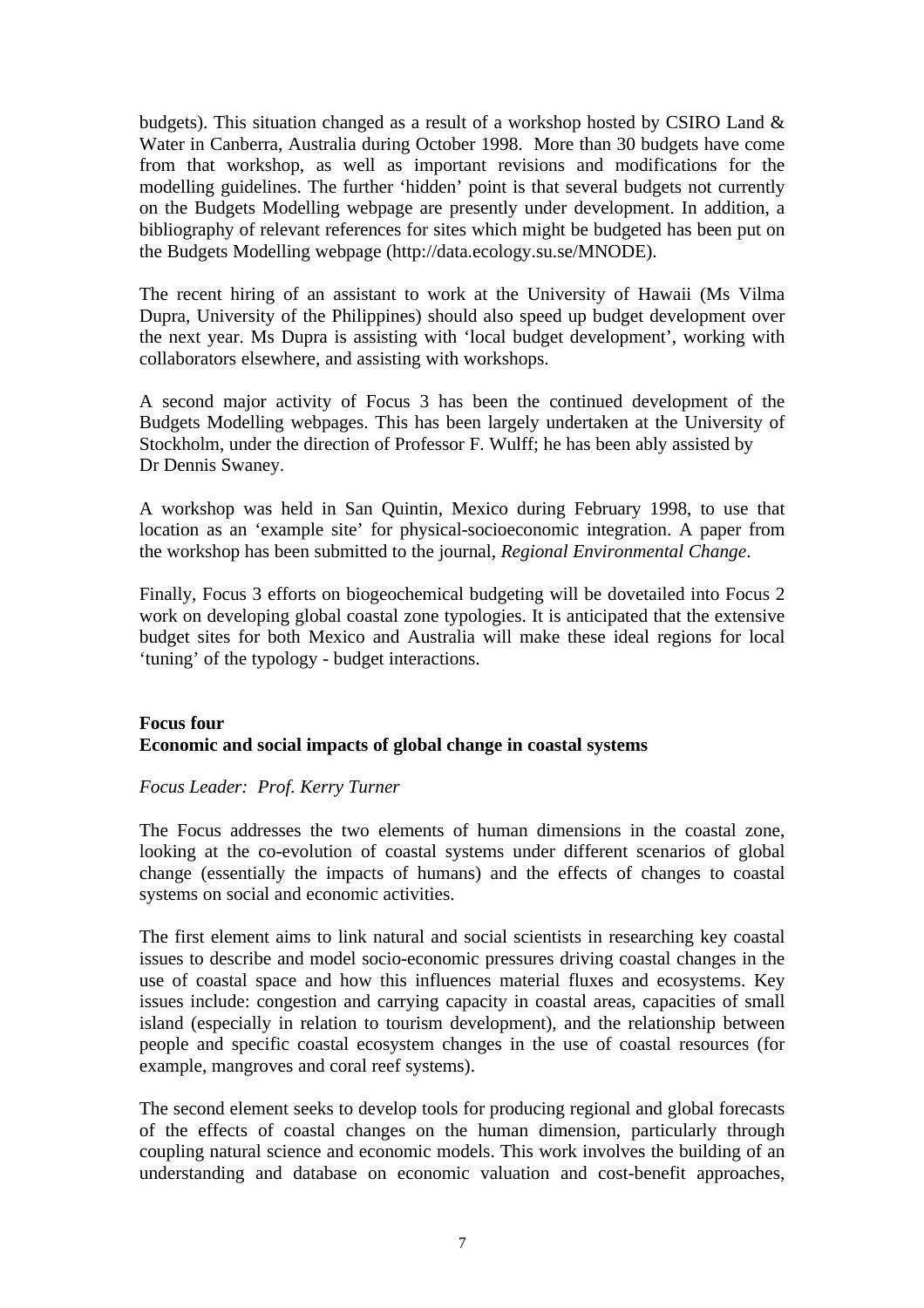within a context of community and wider stakeholder evaluations, in order to assess vulnerability of coastal systems and human populations to global change.

In 1998, work continued on integrated modelling of natural and economic sciences using the Driver-Pressure-State-Impacts-Response (DPSIR) concept as a framework. A compendium of the modelling approach and case examples was published as a *LOICZ R&S Report* No. 11; this provides a guideline for use and application of the methodologies in different regions of the world.

In addition to the continuing Southeast Asian SWOL project, linked with Focus 3, major effort went into the development of links with the Focus 1 research addressing river basins processes. Here, the human dimension exemplified through the DPSIR concept provided a principal framework and context for evaluation and synthesis both of tactical research and existing information (mainly in the European region), and for the development of strategic research proposals. This joint work is outline in the workshop reports, below.

#### **3.2 LOICZ WORKSHOPS**

**1. SCOR/LOICZ Working Group 104 Symposium: Coral reefs and environmental change – adaptation, acclimation or extinction? (January 1998)** The symposium developed by the SCOR Working Group 104, jointly sponsored by LOICZ, addressed the issues of coral reef responses to global change, and especially the role of adaptation. The symposium received support and sponsorship from the Society for Integrative and Comparative Biology (SICB), the International Society for Reef Studies (ISRS), and the Ecological Society of America (ESA). It was presented at a joint meeting of those societies January 3-7 1998 in Boston, USA, with additional support from the Coastal Ocean Program of the US National Oceanic and Atmospheric Administration (NOAA).

The major conclusion was that increasing atmospheric carbon dioxide inhibits calcification by many marine calcifying organisms and by coral reef ecosystems. This is the first major indication of large-scale negative biological effects as a direct result of  $CO<sub>2</sub>$  itself rather than as an outcome of its possible effects on climate.

This striking conclusion arose from observations that calcification rates of corals, coralline algae, and coral-algal communities depend on the calcium carbonate saturation state of surface seawater, which is reduced by rising atmospheric carbon dioxide. This global, systemic, climate-related stress on the functioning of reef ecosystems interacts with the more immediate anthropogenic local threats to an important and already threatened coastal ecosystem. The findings also emphasise the importance of coastal processes in the complex relationships among marine, atmospheric, and terrestrial contributions to the interacting organic and inorganic components of the carbon cycle -- key IGBP concerns.

Other important outcomes of the meetings offered additional insights into coral reef systems - all of interest to both researchers and managers, and not all of them negative in their implications. Corals, and to some extent reef communities, were shown to possess numerous mechanisms for acclimatization and adaptation - diverse reproductive strategies, flexible symbiotic relationships, physiological acclimatisation,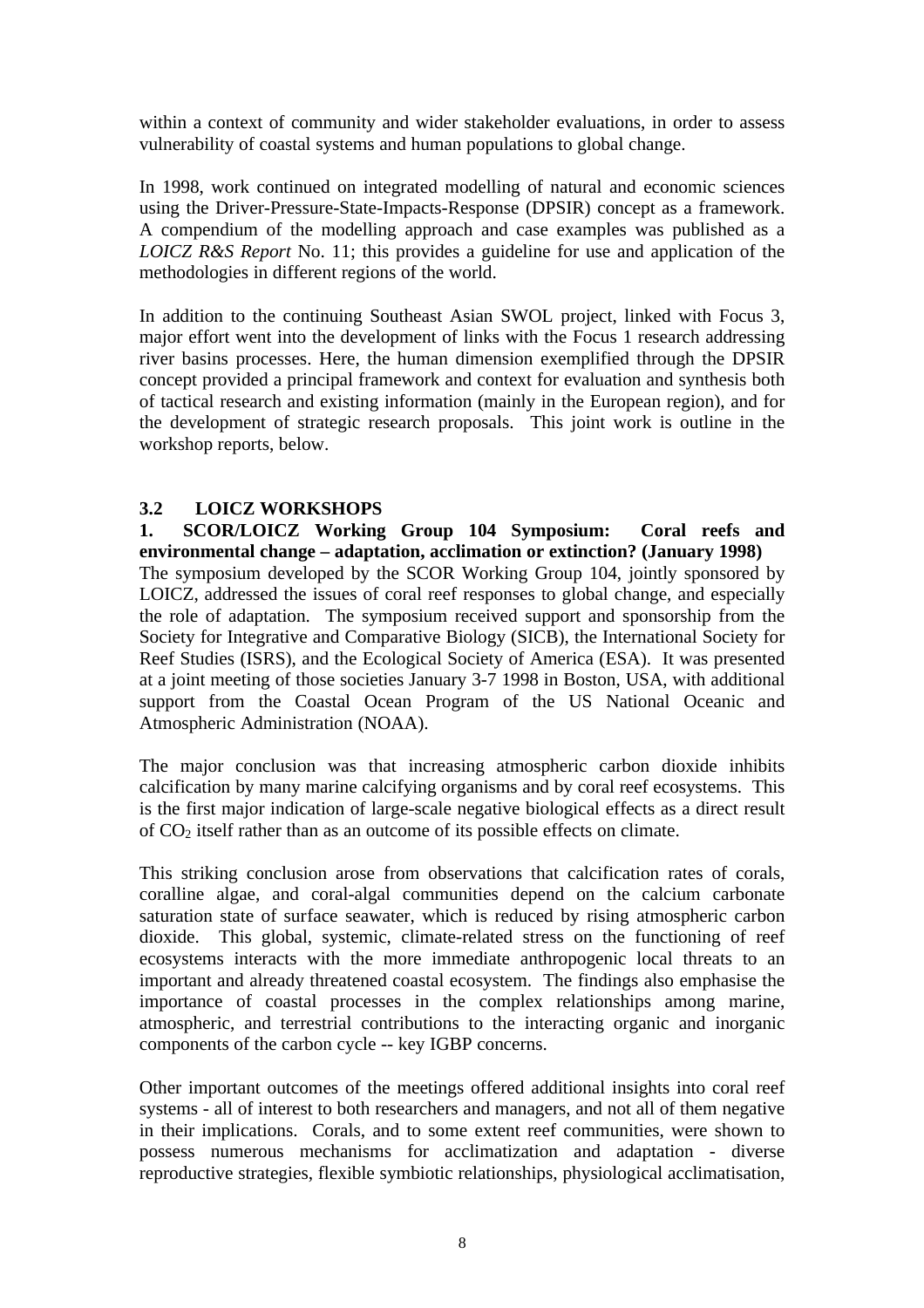habitat tolerance, and a range of community interactions. However, current understanding of these mechanisms, as well as of the critically important calcification mechanisms, is still inadequate for reliable predictions or for effective contribution to the design of sustainable management practices.

It was also made clear that coral reef stresses and responses involve communities and populations that are products of processes operating over a wide range of interacting time and space scales, with fundamentally different controls operating at different scales. While short term responses will be controlled by local environmental conditions and biotic responses, the longer-term sustainability of a reef system depends on the recruitment, dispersal, persistence, and interactions of populations at scales larger than those of most current management and assessment practices.

A peer-reviewed proceedings of the symposium will be published as an issue of the journal *American Zoologist* 39(1) 1999 and the key science findings will contribute to an article in the journal, *Science* in April 1999. Additional information can be found in (*Science* vol. 279, p. 989 (1998), and at http://coral.aoml.noaa.gov/themes/coral\_cg .html).

#### **2. LOICZ/San Quintin Workshop: Ecological services and socio-economic sustainability: a case study (February 1998)**

A workshop was held from February 1 to 7, in San Quintin, Mexico aimed at using the San Quintin ecosystem (land and ocean) as a conceptual model to develop principles of linking natural and social components in the land-ocean flux of materials.

The selected site, the San Quintin system (30°N, on the Baja California peninsula, Mexico), represents a system of a valley and bay where natural influences are clearly defined and anthropogenic influences are strong. Weak coupling between the land and bay allowed study of the two sub-systems independently. Participants included two systems ecologists, a hydrogeochemist, a geologist, a marine chemist, two, and a socio-economist with background in oceanography.

Workshop participants visited the agricultural area located in the coastal plain of the Valley where agriculture occupies about 15,000 hectares, with tomatoes and strawberries being the main crops. This activity provides employment for about 15,000 people, but is not sustainable. The valley and adjacent watershed are desert, with the agriculture supported by extraction of groundwater to such an extent that the water table is declining and saltwater intrusion is occurring. Agricultural production is almost entirely for export. With this activity, the local population is about 60,000; without it, they would probably number no more than a few thousand.

Along the bay, the main economic activity is oyster aquaculture, over about 400 of the 50,000 hectares of the bay. Seasonal coastal upwelling along the Pacific coast of Baja California results in a high productivity of the ocean. Biogeochemical budgeting of the bay demonstrated an import of organic detritus associated with the upwelling, which provides an important food supply to organisms in the bay, including the cultured organisms. No other food or raw materials are required to support the aquaculture. Aquaculture employs 350 people, and only 30% of the production is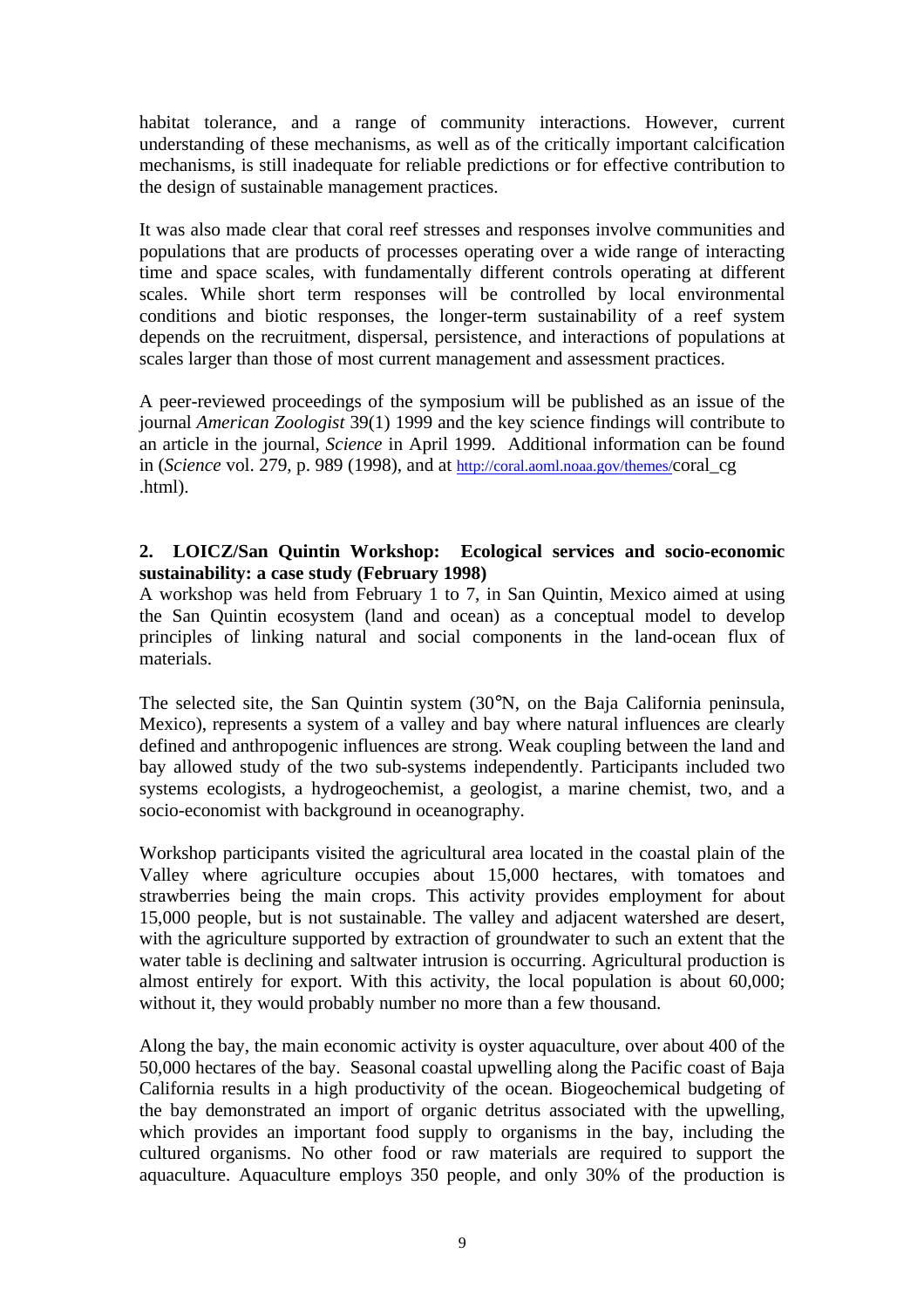exported. This activity is sustainable at its present level, because the oysters are maintained by exchange of water and organic matter with the highly productive coastal water.

The workshop assessed economic and community factors (often by interviews), and evaluated biogeochemical budgets and models for nutrients, groundwater and the coastal system. A model was developed that can be applied to similar studies in other coastal areas, to link land and ocean and natural and social sciences, and ultimately to lead to predictions and management decisions at global and local scales. Results of the study have been submitted for publication in the journal *Regional Environmental Change*.

#### **3. SCOR/LOICZ Working Group 112 Workshop: Global assessment of submarine groundwater discharge (July 1998)**

The Scientific Committee on Oceanic Research (SCOR), with LOICZ joint sponsorship, established a working group of experts to examine groundwater discharge in the coastal zone. Direct groundwater flow into the ocean occurs as springs and seeps in near-shore areas in many parts of the world. Some of these springs are large enough to have been exploited for human needs, but perhaps much more important is the slow yet persistent seepage of groundwater that flows out along most shorelines of the world. Although less spectacular than large springs, seepage may occur over broad areas and deliver a potentially significant amount of flow and dissolved components to the world's oceans.

Although submarine groundwater discharge has been recognised for many years, the process has not received much scientific attention because of either (i) a perception that it is unimportant; and/or (ii) the difficulty in measurement. Studies performed over the past few years have presented convincing arguments that direct groundwater flow to the ocean can be important, at least in some areas. Measurement difficulties haven't been overcome but progress is being made.

It thus appeared opportune to establish an international working group to address questions relating to assessment of the magnitude and influence of groundwater discharge in the coastal zone. SCOR/LOICZ Working group 112 was approved at the General Meeting of SCOR in Rio de Janeiro in October, 1997. Bill Burnett (USA) and Evgeny Kontar (Russia) are the co-chairs and Robert Buddemeier (USA) is the LOICZ liaison for the team. The group met in conjunction with the Western Pacific Geophysical Meeting in Taipei (July 20-24, 1998) and organisational arrangements, work plans and research options were developed. A meeting of the full working group is scheduled during the International Association of Hydrological Sciences (IAHS) Meeting in Birmingham, UK (July 19-30, 1999).

#### **4. LOICZ/CSIRO Workshop: Australasian coastal estuarine systems: carbon, nitrogen and phosphorus fluxes (October 1998)**

More than 30 new estuarine biogeochemical budgets were developed for Australia, New Zealand and New Guinea at a workshop in Canberra, Australia on 12-14 October 1998. Hosted by CSIRO Land & Water and led by Steve Smith, the 20 scientists presented stoichiometric C-N-P budgets across tropical and subtropical systems with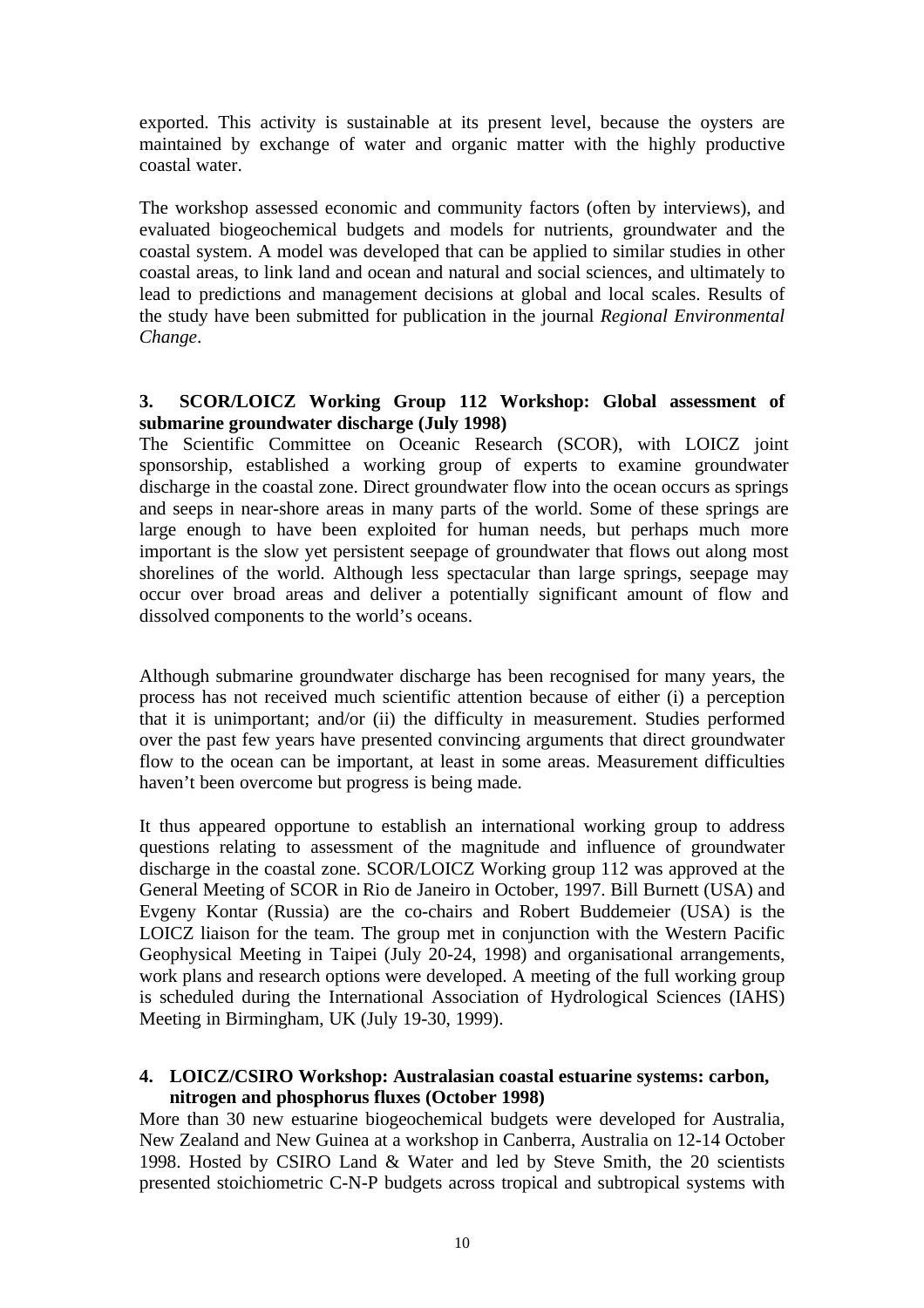locations ranging in scales from 10's to 100's of  $km^2$ . The resulting budgets add to the handful of existing assessments for the region and are being posted to the LOICZ Web site. A comprehensive report (*LOICZ Reports & Studies* No. 12) will be published in April 1999 and also made available on CD-ROM.

The workshop demonstrated an extensive amount of data and continuing research on nutrients, science and management regimes to ameliorate impacts on catchments, waters from urban and agricultural developments, and groundwater aquifers. It is likely that further evaluations of existing time-course data could demonstrate direct system responses resulting from options taken in the management of human activities in estuarine catchments and the biogeochemical processes and systems performance.

Latitudinal comparisons of estuarine net productivity, nitrification and nutrient loads were made from the array of sites investigated. These are reported in the workshop publication, and are expected to link closely with companion developments LOICZ is making in its global typology approaches.

The workshop provided a vital opportunity for detailed discussions on the LOICZ "budgets" approach. While there was accord on the approach, issues such as effects of water residency times, and the implications of spatial and temporal variation on methodologies were considered in some depth. Outcomes from these discussions added further to the successful progress of LOICZ Focus 3 initiatives and manuscripts are being prepared for publication in scientific literature.

#### **5. LOICZ/University of Hawaii Workshop: Development of coastal typologies (October 1998)**

The development of a coastal typology system that describes the global coastal zones is an imperative for LOICZ. This has been a taxing issue for the program as a whole not just the collection and development of "useful" databases but, importantly, the development of an appropriate methodology. While vital to LOICZ, this is a "red-hot" issue in current global research.

Some exciting and cutting-edge developments were made in a LOICZ workshop (16- 18 October 1998) hosted by the University of Hawaii and led by Bob Buddemeier. Eight researchers brought together their research advances, previously developed through e-mail collaboration. Questions of scaling, databases, coastal system analyses, methods and approaches to aggregation of sites and pixels, and the selection of test sites were debated and tested.

The questions of scaling and aggregation of data are vexing issues, in which fractal analyses may contribute some partial answers. The modification of databases to discriminate between coastal (coastline), coastal seas and terrestrial blocks of information is not a trivial process - the LOICZ Typology Database offered a starting point for examination of direct and derivative information and indicators of processes and numeric parameters. Ways to define similarity or dissimilarity between the 9600 1-degree pixels which outline the global coastal zone is a challenge - simple regression and correlation approaches are not useful to segregate or aggregate the hierarchy of information.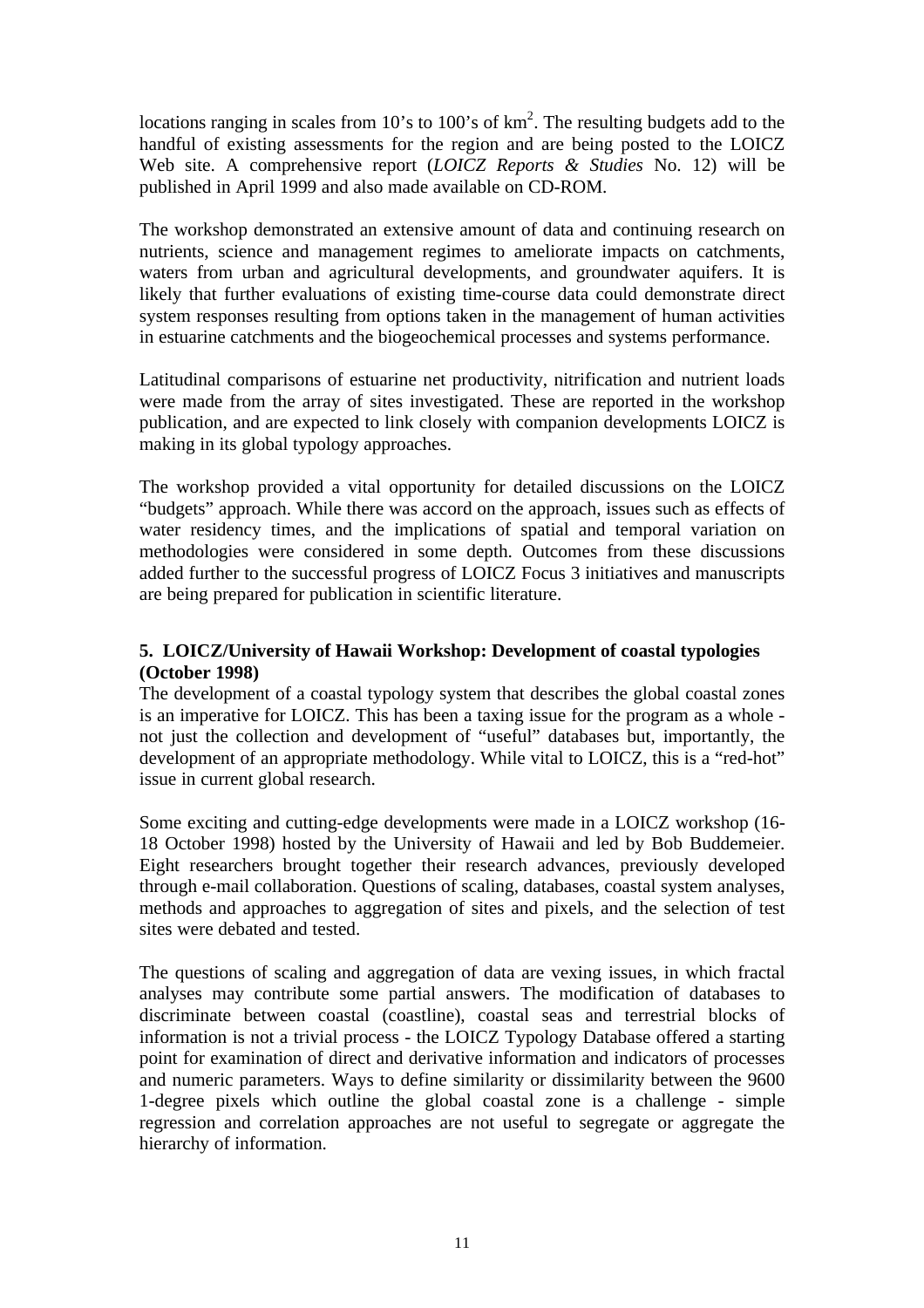The group is continuing its work, gaining a wider collaboration with other interested researchers, and building on the workshop outcomes. The apparent quantum jump being made in these developments is expected to be more widely demonstrated by scientific publications in the near future.

#### **6. START/LOICZ Oceania Workshops: Coastal zone management, and climate change (October 1998)**

The START-Oceania Committee held its inaugural meeting at the University of South Pacific (USP) in Fiji from 5-9 October, 1998. The START-Oceania Secretariat is based at USP and administrative staff will be appointed in 1999.

The inaugural START-Oceania meeting was held in conjunction with two workshops, Coastal Zone Management and Climate Change. The meeting was sponsored by the Asia Pacific Network, Japan and the START International Secretariat, Washington, DC. The workshops attracted about 50 scientists from the Oceania region.

The Vice-Chancellor, Mr Esekia Solofa, welcomed the international participants and challenged START-Oceania to develop expertise and training relevant to the region rather than provide scientific advice based on westernised perspectives linked to foreign aid programmes. Two plenary sessions set the global, regional and local contexts for each of the two workshop themes; one addressing climate change and the other dealing with coastal zone management issues in the region.

The workshops and the inaugaural START-Oceania meeting outlined an impressive amount of work and highlighted the co-operation between the regional participants. Four major projects were developed during the workshops, including 'Island-Ocean Interactions in the Pacific' which has strong linkages to the LOICZ Focus 4 theme. These projects are currently being refined and will be submitted in due course to funding agencies for support.

#### **7. IOC/START/LOICZ Workshop: Climate change and coastal processes in West Africa (November 1998)**

Current research across West Africa on climate change and coastal processes was addressed at a workshop hosted by the Université Nationale du Benin and sponsored by START-IOC-LOICZ. About 40 scientists from Morocco to South Africa, from francophone and anglophone nations, joined in presentations and discussions of environmental issues, current research on coastal and catchment changes, and management implications from the science.

The diversity of the West Africa coastal zone and the human pressures provided the backdrop for clear outcomes dealing with priorities for sub-regional research on natural and socio-economic processes, data standard and access, communication and dissemination of science findings, and risk and policy considerations.

Water and erosion issues along with the disjunct between science findings and effective policy-making were major messages. The coastal zone of the region is the location of large cities and high population density. Natural oceanographic forcing coupled with anthropogenic activities is causing widespread degradation of the coastal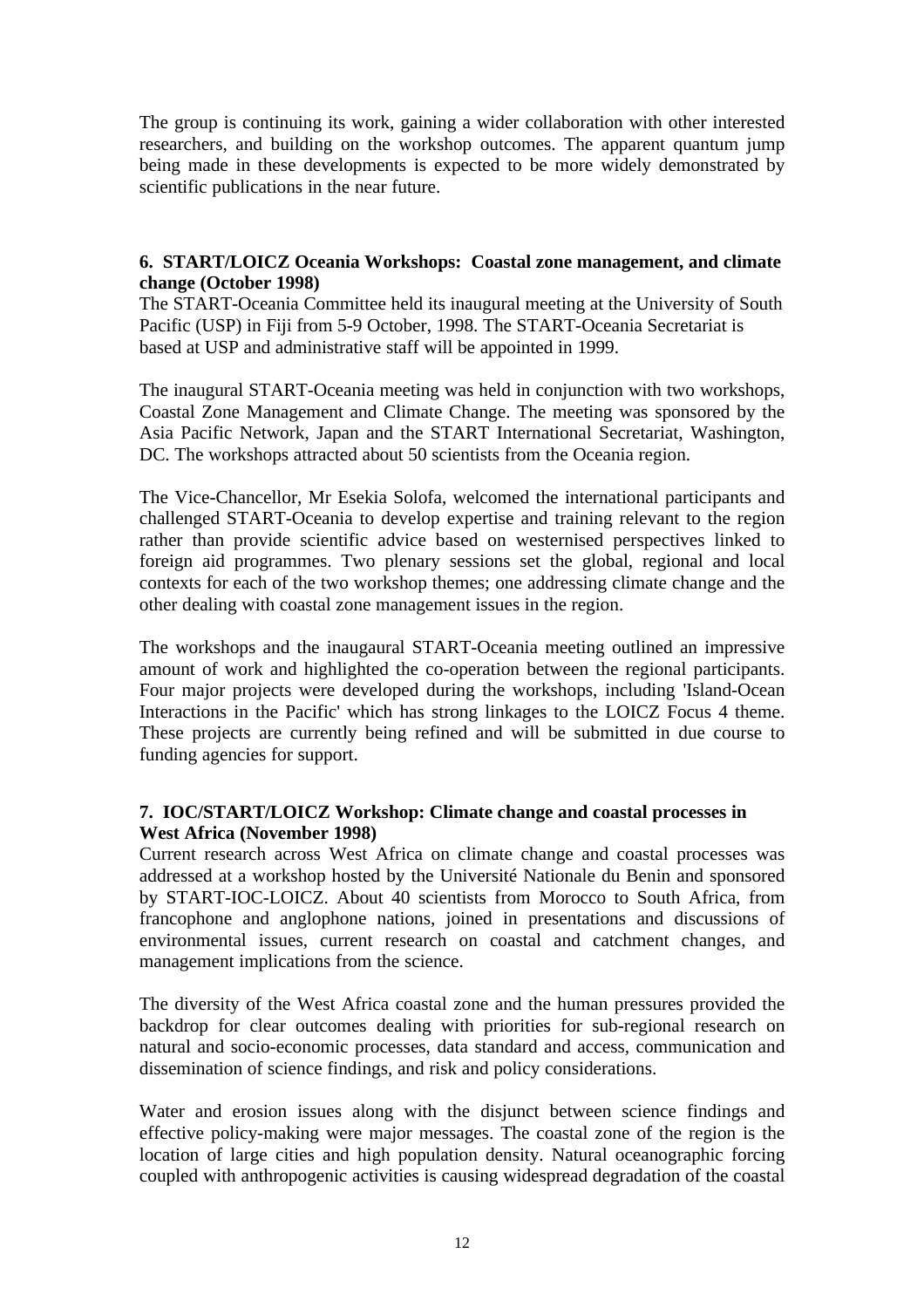environment through shoreline erosion, siltation, flooding, salt water intrusion, subsidence and pollution. These hazards are leading to major socio-economic problems. In addressing these issues, the workshop demonstrated clearly that climate change at global and regional scales can have major implications for the region's coastal zone; its processes, biogeomorphology and its socio-economic future.

The workshop was not a one-off event but was a further step in the process of building a framework of communication and research effort on land-ocean interaction within the region. The workshop report and recommendations (IOC publication series) will be published in early 1999.

#### **8. LOICZ/IVM Workshop Series: The river dimensions of coastal region management (November-December 1999)**

The first two LOICZ/IVM workshops on river catchment interactions with the coastal region were hosted by the Institute for Environmental Studies (IVM) of the Free University in Amsterdam. The workshops, which were conducted with strong scientific input from IGBP-BAHC, are seen as a starting point in a series organised in contribution to the IGBP Water Group – CAS (Continental Aquatic Systems), an integrative cross-project activity of the IGBP. They also followed-up on the recommendation of the 2<sup>nd</sup> Annual Meeting of the European ELOISE program held in Huelva, Spain in late September, to create close working accords with LOICZ with special emphasis on the human dimensions of coastal change scenarios.

A major objective was to prepare an inventory of European research dealing with the interactions along the catchment–coast continuum, and to examine the status and potential for generating close interdisciplinary links between natural science, social science and economics. The workshop was scientifically driven by the LOICZ Foci 1 and 4 leaders and reviewed ongoing science within the guidelines of the DPSIR (Drivers, Pressures, State, Impact, Response) framework. These guidelines, (as outlined in *LOICZ R&S Report* No. 11) formed a crucial working backgound for the meeting.

In addition, two working groups addressed the issues of "Material fluxes in and from the river catchments to the coastal zone" and the "Science-Science Management-Policy Interface". These aimed at defining the cross disciplinary links (natural and soci-economic sciences) needed for making science useful for the clients and, in this context, to identify opportunities for collaborative projects fitting into the EU  $5<sup>th</sup>$ Framework program. A number of projects was identified and preliminary outlines were generated

During the second (December, 1998) meeting, the earlier project ideas went through a first level of review and refinement. They will be further developed in January 1999 at the IVM and during a joint ELOISE/LOICZ workshop on "Socio Economic Aspects of fluxes of Chemicals to the Coastal Zone" to be held at the NILU, Kjeller, Norway, 8-10 March 1999.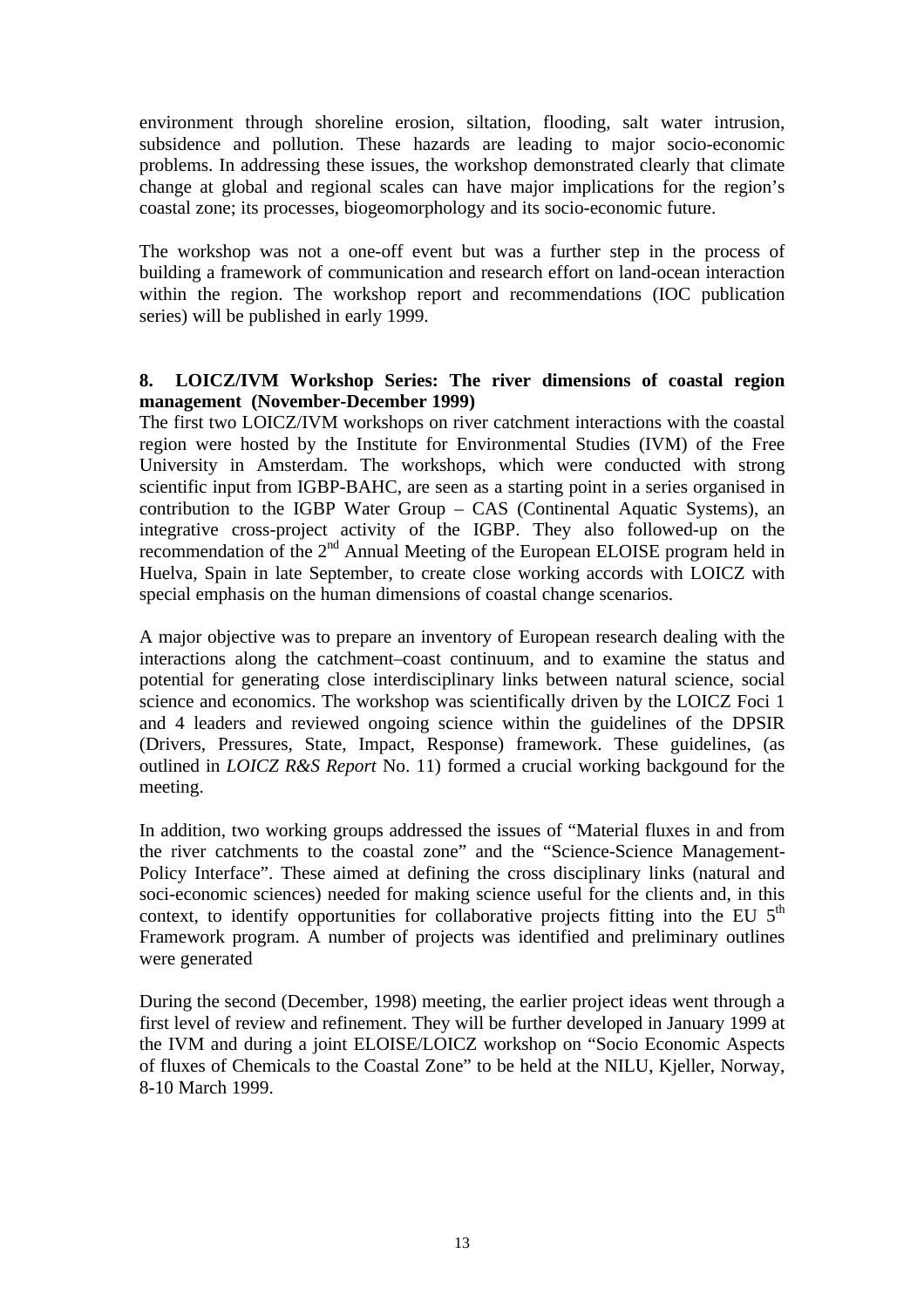#### **9. SWOL Annual Meeting & Workshop: Linking regimes of coastal zone flux changes to socio-economic drivers in Southeast Asia (December 1998)**

The meeting held in Surat Thani, Thailand, 7-12 December 1998 was hosted by the Thai research team. Objectives of the workshop included:

- ♦ inter-site comparisons of initial economical-environmental Input-Output models;
- ♦ review of links between I/O models and biogeochemical/natural science models;
- $\bullet$  review and further develop steps needed for setting up the return loop from C,N,P fluxes to the economic sector models (dynamic environment – economy interaction);
- ♦ identifying the 1999 directions for SWOL (publications, workshops, knowledge transfer and links to other programs) with an assessment of the crucial issues to be pursued in a potential second phase project;
- ♦ highlighting experiences acquired throughout this project regarding databases and tools needed for natural and socio-economic science integration, and success or failure of model application – in order to provide advisory competence for global change projects like LOICZ and SARCS.

Detailed results are presented in the annual reports, available as single documents for each site:

- Integrated Biogeophysical & Socioeconomic Modelling of the Sungai Merbok Mangrove Estuary. Mangrove Ecosystem Research Group, Centre for Marine and Coastal Studies, University Sains, Malaysia, 1998
- Economic Evaluation and biophysical modelling of the Lingayen Gulf in support of management for sustainable use, Manila, Philippines. SWOL Annual Report, 1998
- Economic Evaluation and Biogeochemical Modeling of the Impact of Shrimp Farming on the mangrove Systems of Ban Don Bay, Surat Thani Province, Southern Thailand, SWOL Annual Report, 1998
- Hoang Tri *et al*. 1998: Constructing an Economic Environmental Input Output Model: Case Study in the Red River Region, Vietnam. SWOL Annual Report, 1998

The national research groups and resource persons recorded excellent progress in the development of the I/O modelling approach and its linkages with the natural sciences modelling. It was shown that since the 1997 Bolinao workshop, each of the research groups has carried out complementary studies on the implementation of the I/O modelling to

- a) quantify the economic states in each site and
- b) attempt to link the residuals generated by socio-economic drivers to information from biogeochemical budget modelling.

Estimates of the major horizontal nutrient fluxes (C, N, P), including seasonal features, are in place. Links made with the estimates for residual production allow the relative contribution of different socio-economic drivers to current horizontal fluxes to be outlined. This feeds directly into the requirements of dynamic modelling, which is now being addressed.

In terms of the synthesis needed during the final project year 1999, it appears that an overall structure for the integration of biogeochemical budgets and the human dimension in terms of socio-economic data will be achieved. This final step is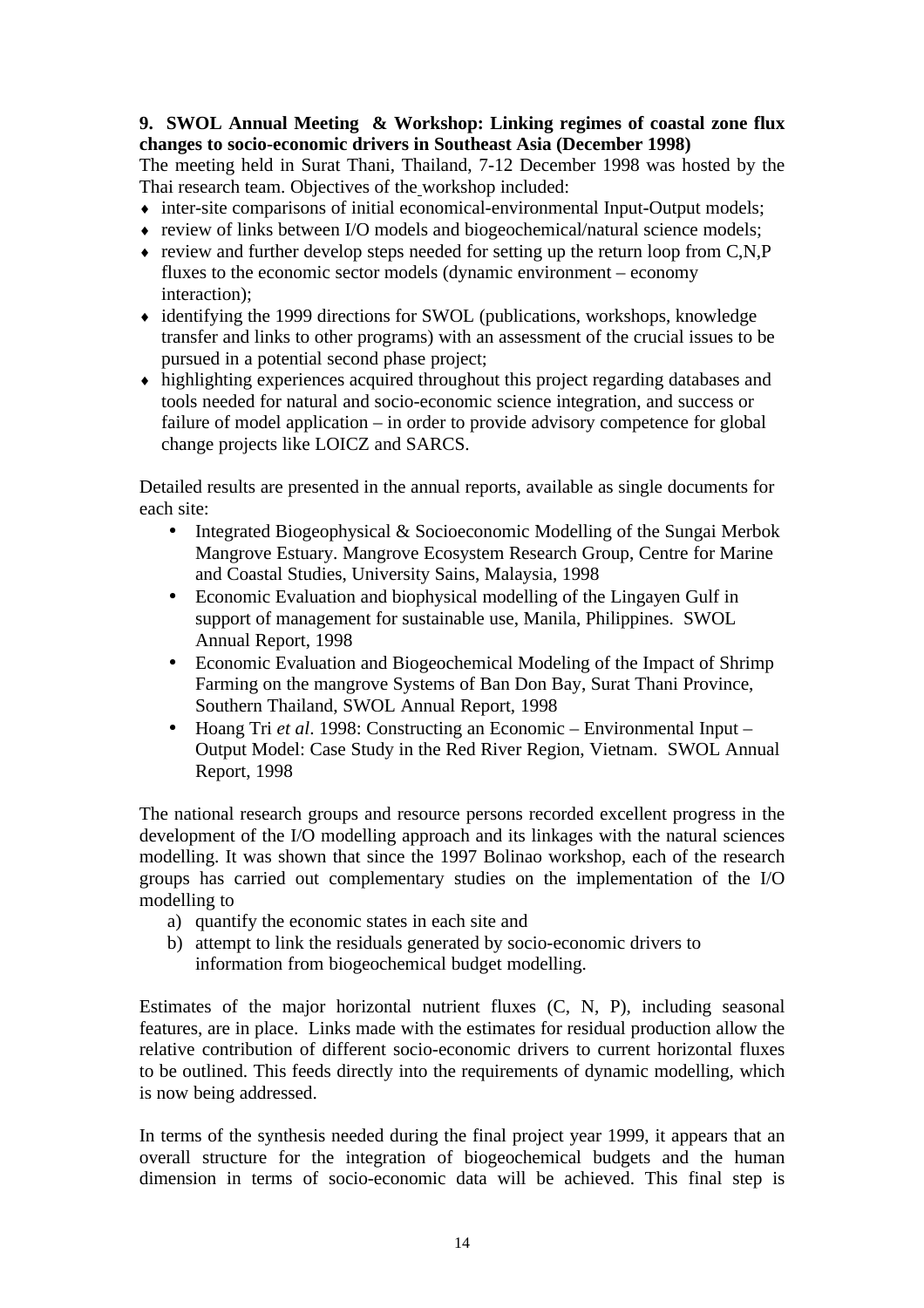expected to be ready for presentation and discussion at the concluding SWOL meeting scheduled for the forthcoming LOICZ Open Science Meeting in Bahia Blanca, Argentina, Nov, 08-19 1999. A publication of the results as a LOICZ R&S report is expected.

#### **3.3 LOICZ CORE PROJECTS**

The LOICZ core projects address global issues, either by production and testing of widely applicable models of change in the coastal zones or by providing wide geographic syntheses of information on coastal properties, coastal flux rates or coastal processes and their rates of change.

Six core projects are established in LOICZ (see webpage www.nioz.nl/loicz/), with the European Union ELOISE project being contributed in 1998.

| Title                                     | <b>Related Foci</b> |
|-------------------------------------------|---------------------|
| <b>Biogeochemical Budgeting Modelling</b> |                     |
| <b>Coastal Typology Development</b>       |                     |
| Continental Margins Task Team (CMTT)      | 1 & 3               |
| <b>Deltaic Processes</b>                  |                     |
| <b>ELOISE</b>                             | 1 to 4              |
| SARCS/WOTRO/LOICZ Southeast Asia Research | 1.3&4               |

#### **ELOISE**

The European Land-Ocean Interactions Study (ELOISE) was accepted as a core project of LOICZ following discussions between representatives of LOICZ and the EU Directorate XII, and with scientific participants.

On invitation of the Commission, LOICZ representatives attended the ELOISE 2nd Annual Scientific Conference in Huelva, Spain (September 30 - October 3, 1998). The conference gave a comprehensive overview and status of about 30 European Land-Ocean Interaction Studies comprising some 300 researchers. It is the biggest European project cluster supported through the MAST and Environment and Climate Programme of the EU dealing with:

- Global Changes and Biogeochemical Cycles and Fluxes in European coastal seas and catchments;
- Ecosystem Structure and Functioning and Human Impacts and
- Coastal Zone management and integration of natural and socio-economic science

A new ELOISE working group on Socio-Economic Aspects of Fluxes was set up which, jointly with LOICZ, developed an outline paper addressing science integration, science communication and brokering which is to be published in the forthcoming second ELOISE Implementation Report.

#### **SWOL**

During the last three years, the **S**ARCS/**WO**TRO/**L**OICZ (SWOL) project on coastal zone research in Southeast Asia has made visible progress in trying to integrate natural and social science towards comprehensive assessments of change regimes in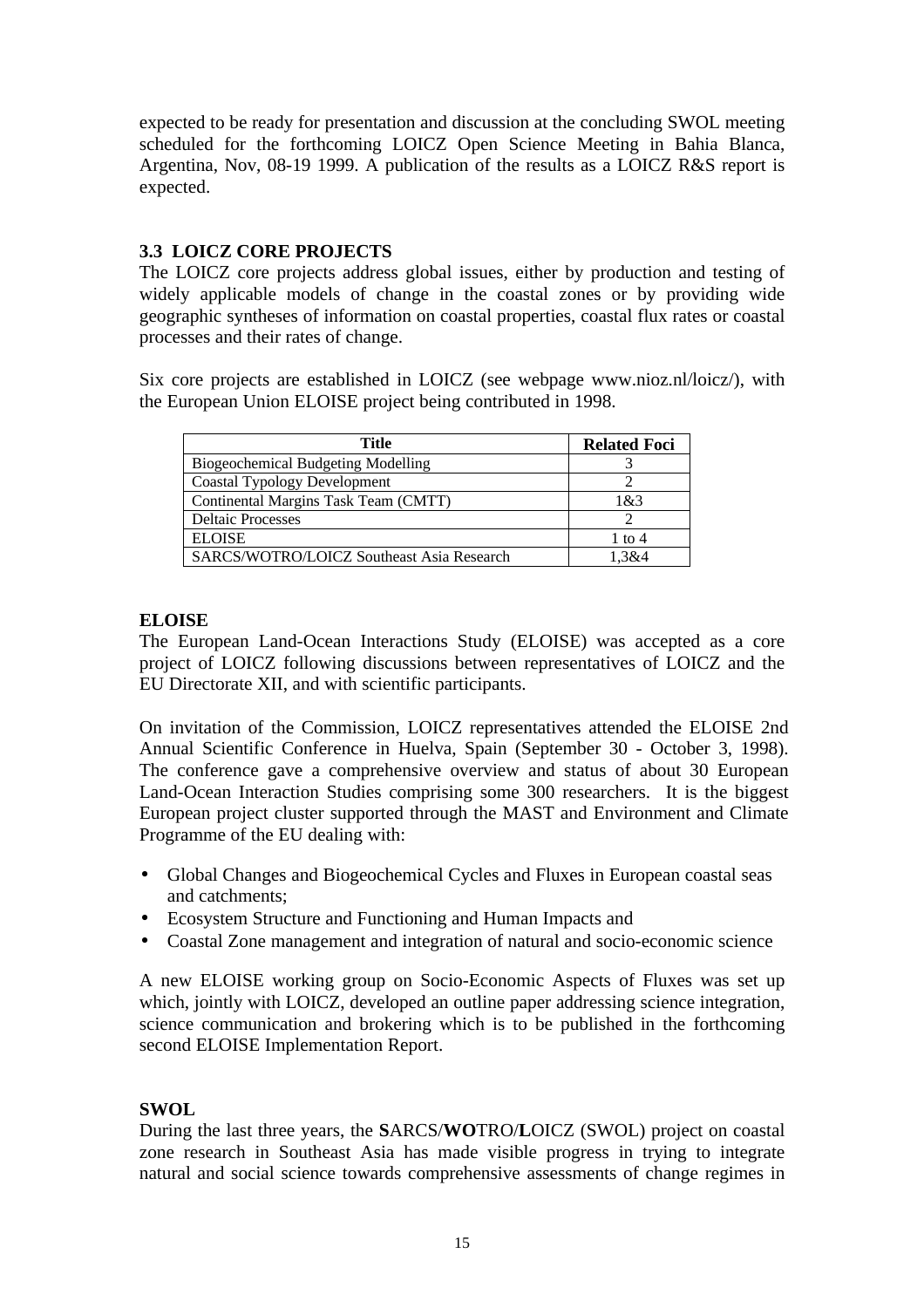coastal zones. Emphasis has been placed on modeling the status and changes of carbon fluxes and trace gas emissions in the regional demonstration sites, and how to couple the findings with economic and social drivers of the change in coastal systems. Thus SWOL covers all LOICZ foci. The annual meeting of the principle investigators held in Surat Thani, Thailand, 7-12 December 1998, reviewed status of the studies and, recognising that the project enters its final year in 1999, discussed new priorities and major working directions.

Before the annual meeting, a preparatory workshop was held in Penang, Malaysia, July 1998, concluding with consideration of needs and goals for both the project's final year and a potential second project period. Major challenges for improved input/output model application were identified to be in the integration of sociological settings into the overall biogeochemical/socio-economic modelling work. Furthermore, involvement of a time component allowing for enhanced dynamic and predictive model-capacity was addressed. In this context database and scaling questions were considered to be crucial issues.

**Other Core Project activities** are reported under Workshops and elsewhere in this report.

#### **3.4 LOICZ REGIONAL PROJECTS**

Regional projects contribute to LOICZ global issues within a regional framework.

Regional project activities have been extended by the addition of the UK Land-Ocean Interactions Study (LOIS). A major integrated study in Morocco is being reviewed prior to acceptance (Integrated Coastal Zone Study and Management, Chief Investigator: Prof Maria Snoussi). Current projects are listed below and further information is available from the LOICZ webpage (www.nioz.nl/loicz/).

| <b>Title</b>                              | Investigator             | <b>Location</b> |
|-------------------------------------------|--------------------------|-----------------|
| <b>Great Barrier Reef</b>                 | <b>Terry Done</b>        | Australia       |
| Land-ocean interactions in southern South | J-l Probst               | European Union  |
| America                                   |                          |                 |
| <b>AFFORD</b>                             | W. Ebenhoeh              | Germany         |
| Ecology of tropical coastal systems:      | <b>Ulrich Saint-Paul</b> | Germany         |
| mangrove dynamics and management:         |                          |                 |
| <b>MADAM</b>                              |                          |                 |
| Sustainable use of coastal ecosystems :   | Wim Salomons             | Germany         |
| <b>EUROBASIN</b>                          |                          |                 |
| Lower Volta mangrove project : Phase 1    | Christopher              | Ghana           |
| Assessment of environmental, economic     | Gordon                   |                 |
| and social factors                        |                          |                 |
| Integrated coastal zone mangement in      | A Nontji                 | Indonesia       |
| <b>Banten Bay</b>                         |                          |                 |
| Carbon and nutrient fluxes and socio-     | Ong Jin-Eong             | Malaysia        |
| economic studies of the Merbok mangrove   |                          |                 |
| ecosystem                                 |                          |                 |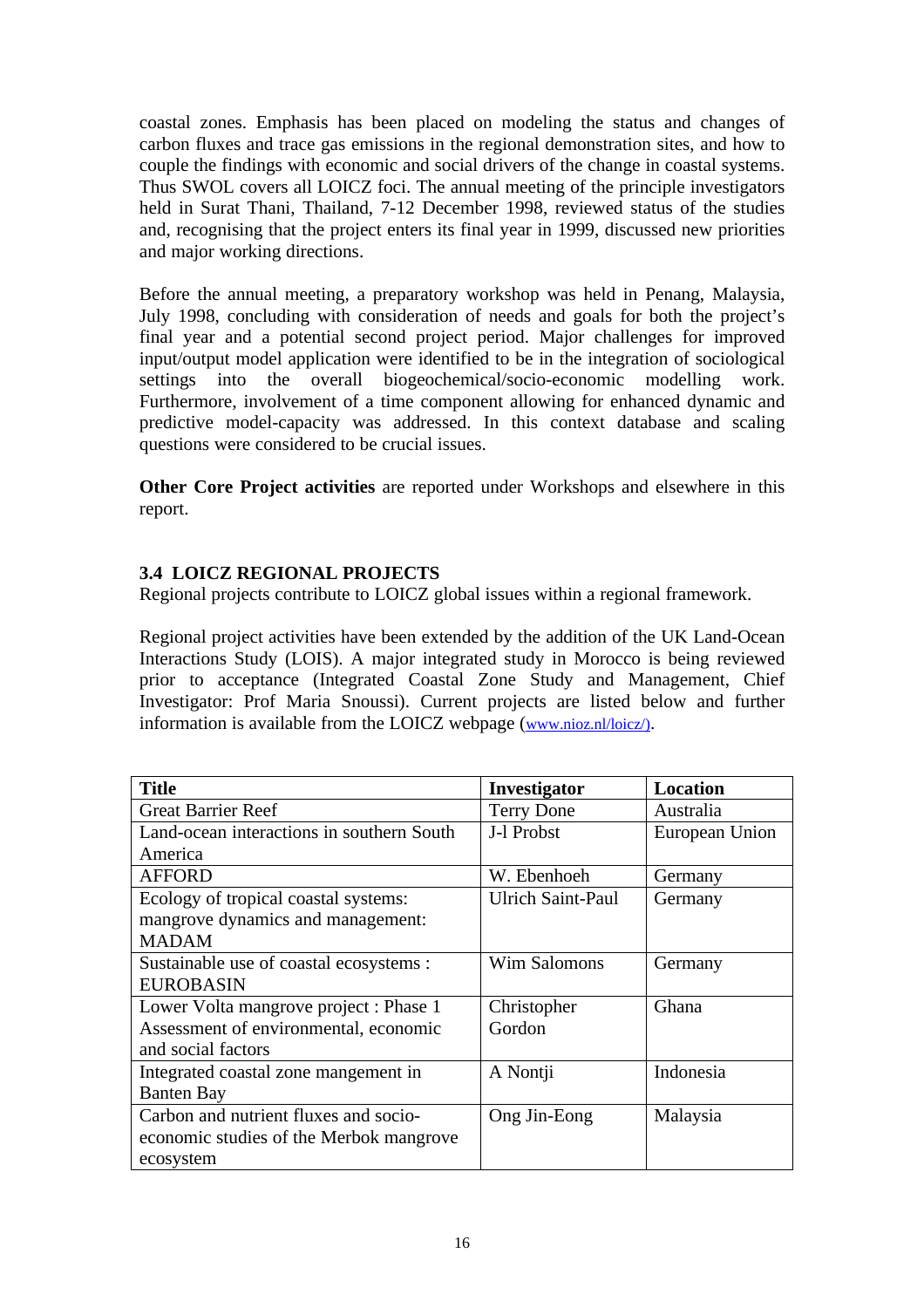| BOA research theme on tidal areas              | Herman              | <b>Netherlands</b>    |
|------------------------------------------------|---------------------|-----------------------|
|                                                | Riderinkhof         |                       |
| Economic and technological aspects of          | H Verbruggen        | <b>Netherlands</b>    |
| internationally coordinated strategies         |                     |                       |
| EROS 2000 Black Sea                            | Peter Herman        | <b>Netherlands</b>    |
| Sustainable management of the coastal area     | Pieter G E F        | Netherlands &         |
| of SW Sulawesi                                 | Augustinus          | Indonesia             |
| Sustainable use of international river basins: | W P Cofino          | Netherlands           |
| definitions, criteria & assessment             |                     |                       |
| Economic evaluation and biophysical            | Liana Talaue-       | Philippines           |
| modelling of the marine environment of         | <b>McManus</b>      |                       |
| Bolinao: supporting sustainable use            |                     |                       |
| Key processes of ocean flux in the East        | Dunxin Hu           | P R of China          |
| China Sea (POFLECS)                            |                     |                       |
| Land-ocean interactions in China seas and      | Dunxin Hu           | P R of China          |
| their impacts on coastal marine                |                     |                       |
| environments, ecosystems and living            |                     |                       |
| resources                                      |                     |                       |
| Land-Ocean interactions in the Russian         | V Gordeev           | Russia                |
| Arctic (LOIRA)                                 |                     |                       |
| Economic evaluation and biophysical            | Gullaya             | Thailand              |
| modelling of impacts of shrimp farming on      | Wattayakorn         |                       |
| mangrove systems in Ban Don Bay                |                     |                       |
| Land-ocean interaction study (LOIS)            | <b>Graham Leeks</b> | <b>United Kingdom</b> |
| Economic evaluation studies of mangrove        | Nguyen Hoang Tri    | Vietnam               |
| conservation and rehabilitation in Nam Ha      |                     |                       |
| Province                                       |                     |                       |

## **3.5 LOICZ RELEVANT RESEARCH PROJECTS**

The relevant research projects are contributed by chief investigators and institutions, and usually involve local scale studies. The database of projects is currently being reviewed and updated, and the following listing is representative rather than comprehensive.

| <b>Chief Investigator</b> | <b>Project Title</b>                                      | Country   |
|---------------------------|-----------------------------------------------------------|-----------|
| Prof. Dr. F.I.Isla        | Coastal dynamics and comparative evolution of the         | Argentina |
|                           | Eastern and Southern barriers of Buenos Aires.            |           |
| Prof. Dr.F.I.Isla         | Coastal evolution of the eastern barrier of Buenos Aires. | Argentina |
| Prof. Dr. F.I.Isla        | Morphological characterization of the coast of Tierra Del | Argentina |
|                           | Fuego, between San Sebastian and San Diego Capes.         |           |
| Dr. M. Frankignoulle      | Biogas transfer in estuaries (BIOGEST) (ENV4-CT96-        | Belgium   |
|                           | $0213$ ).                                                 |           |
| Dr. M. Frankignoulle      | Carbon fluxes in coral reefs.                             | Belgium   |
| Dr. E. Hong               | A study on the transportation and sedimentation patterns  | China ROC |
|                           | of sediments in the Tseng-Wen River deltaic system.       |           |
| Dr. J.J. Hung             | Fluxes and biogeochemical process of carbon and heavy     | China ROC |
|                           | metals in the Tseng-Wen estuarine and coastal             |           |
|                           | environment.                                              |           |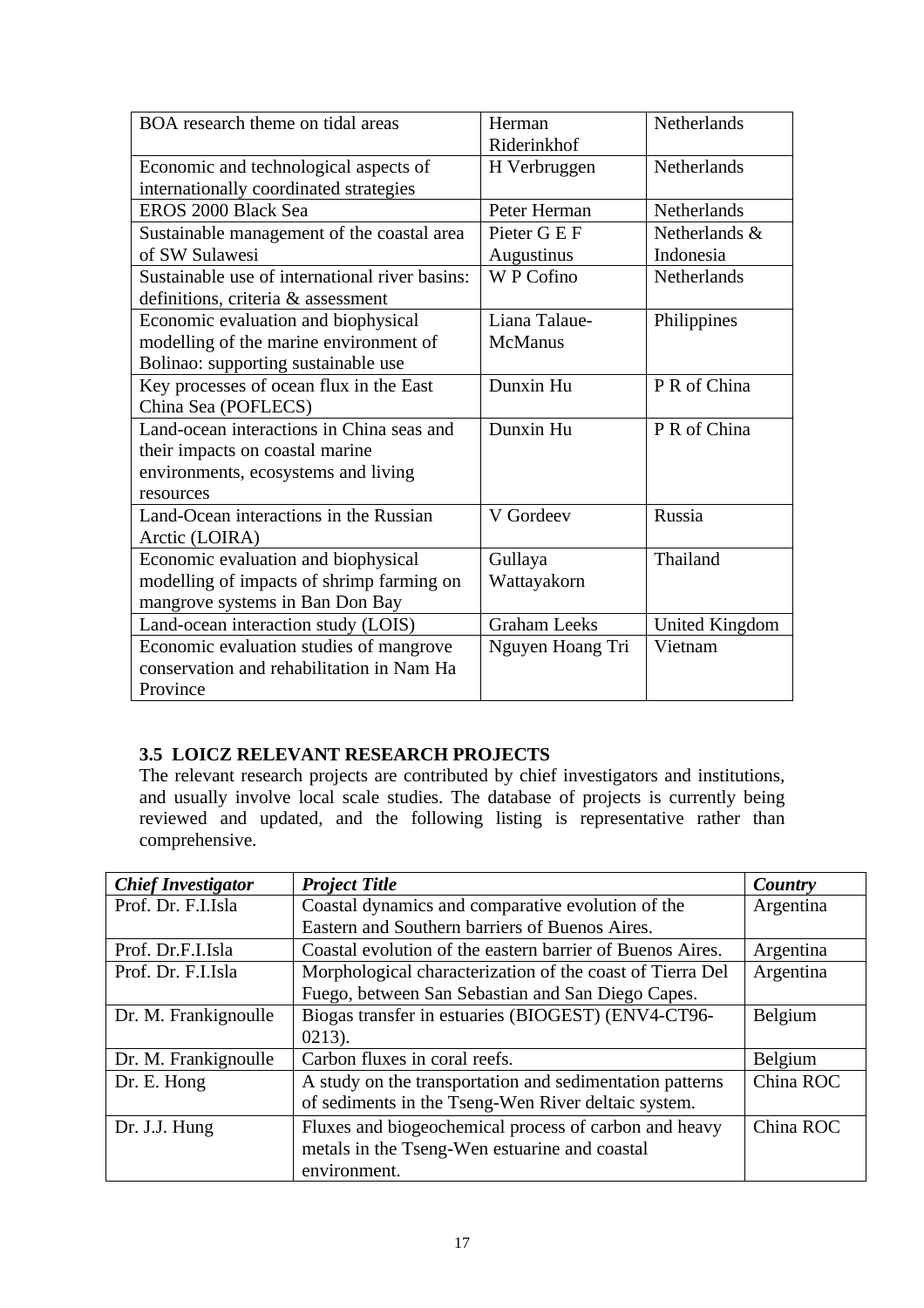| Dr. J.T. Liu                 | The sediment dynamics of the Tseng-Wen River coastal                                                | China ROC   |
|------------------------------|-----------------------------------------------------------------------------------------------------|-------------|
|                              | dispersal zone-numerical model and GIS application.                                                 |             |
| Dr. K. T. Shao &             | The role of fish communities in the coastal dispersal of                                            | China ROC   |
| Dr. S. R. Kuo                | Tseng-Wen River (II) - feeding ecology.                                                             |             |
| Dr. Yung-Chi Chen            | Trace element biogeochemistry in mangrove swamp.                                                    | China ROC   |
| Dr. T. Dalsgaard             | Nitrogen cycling in estuaries (NICE) (MAS3-CT96-004).                                               | Denmark     |
| Prof. B.v. Bodungen          | Transport and turnover in the Pomeranian Bight<br>(TRUMP).                                          | Germany     |
| Mr. S. Dick                  | TRANSWATT subproject: transport processes.                                                          | Germany     |
| Prof. Dr. L.A.Meyer-<br>Reil | Interdisciplinary research project, OKOBOD.                                                         | Germany     |
| Mr. A. Mueller               | SWAP-modelling of some abiotic and biotic aspects in                                                | Germany     |
|                              | the Sylt-Rømø Bight.                                                                                |             |
| Prof. Dr. Rullkoetter        | PAKOMIN Subproject: sedimentation, conservation and                                                 | Germany     |
|                              | diagenesis of organic matter under the influence of high                                            |             |
|                              | sediment accumulation.                                                                              |             |
| Prof. Dr. J.                 | KUSTOS: Coastal mass and energy fluxes – the land sea                                               | Germany     |
| Sündermann                   | transition in the Southeastern North Sea.                                                           |             |
| Dr. A.L. Paropkari           | Eastern Arabian sea marginal exchange processes<br>(EASMEX).                                        | India       |
| Dr. N. Ramanujam             | Monitoring and modelling of groundwater behaviour and                                               | India       |
|                              | cliff recession in relation to wave climate in the coastal                                          |             |
|                              | belt.                                                                                               |             |
| Dr. K. N. Rao                | Remote sensing studies on coastal biogeomorpholo-gical                                              | India       |
|                              | environments in the Godavari Delta region.                                                          |             |
| Dr. T. Miyagi                | Mangrove habitat dynamics and sea-level change.                                                     | Japan       |
| Dr. M.K.W. Osore             | Assessment of marine pollution in a former mangrove<br>creek.                                       | Kenya       |
| Dr.Gi Hoon Hong              | Inner continental shelf in the southern sea of Korea:                                               | Korea       |
|                              | processes and products (INCOSPR).                                                                   |             |
| Dr. E. Shumilin              | Trace elements in coastal sediments of Baja California                                              | Mexico      |
|                              | Peninsula, Mexico.                                                                                  |             |
| Dr. R. Akkerman              | Marine Monitoring System 2000+ for the North Sea                                                    | Netherlands |
|                              | Region (MAS3-CT96-0057).                                                                            |             |
| Dr. R.P.M. Bak               | Dynamics and diversity of coral reefs.                                                              | Netherlands |
| Dr. R.P.M. Bak               | Gradients in coastal reefs and adjacent systems.                                                    | Netherlands |
| Dr. R.P.M. Bak               | Small food web/benthos studies.                                                                     | Netherlands |
| Dr. Ir. A.G. Brinkman        | Modelling the impact of climate change on the Wadden                                                | Netherlands |
|                              | Sea Ecosystem.                                                                                      |             |
| Prof. D. Eisma               | Fluxes of 210Pb and associated radioisotopes in coastal                                             | Netherlands |
|                              | seas (North Sea, Adriatic).                                                                         |             |
| Prof. D. Eisma               | Transport and deposition processes of inorganic and<br>organic suspended material in the North Sea. | Netherlands |
| Prof. D. Eisma               | Transport and deposition processes of suspended matter                                              | Netherlands |
|                              | in several West-European estuaries.                                                                 |             |
| Dr. H.G. Fransz              | Effects of nutrient supply on plankton primary and                                                  | Netherlands |
|                              | secondary production and species composition.                                                       |             |
| Dr. H.G. Fransz              | Particulate matter North Sea: semi-empirical algorithm                                              | Netherlands |
|                              | development.                                                                                        |             |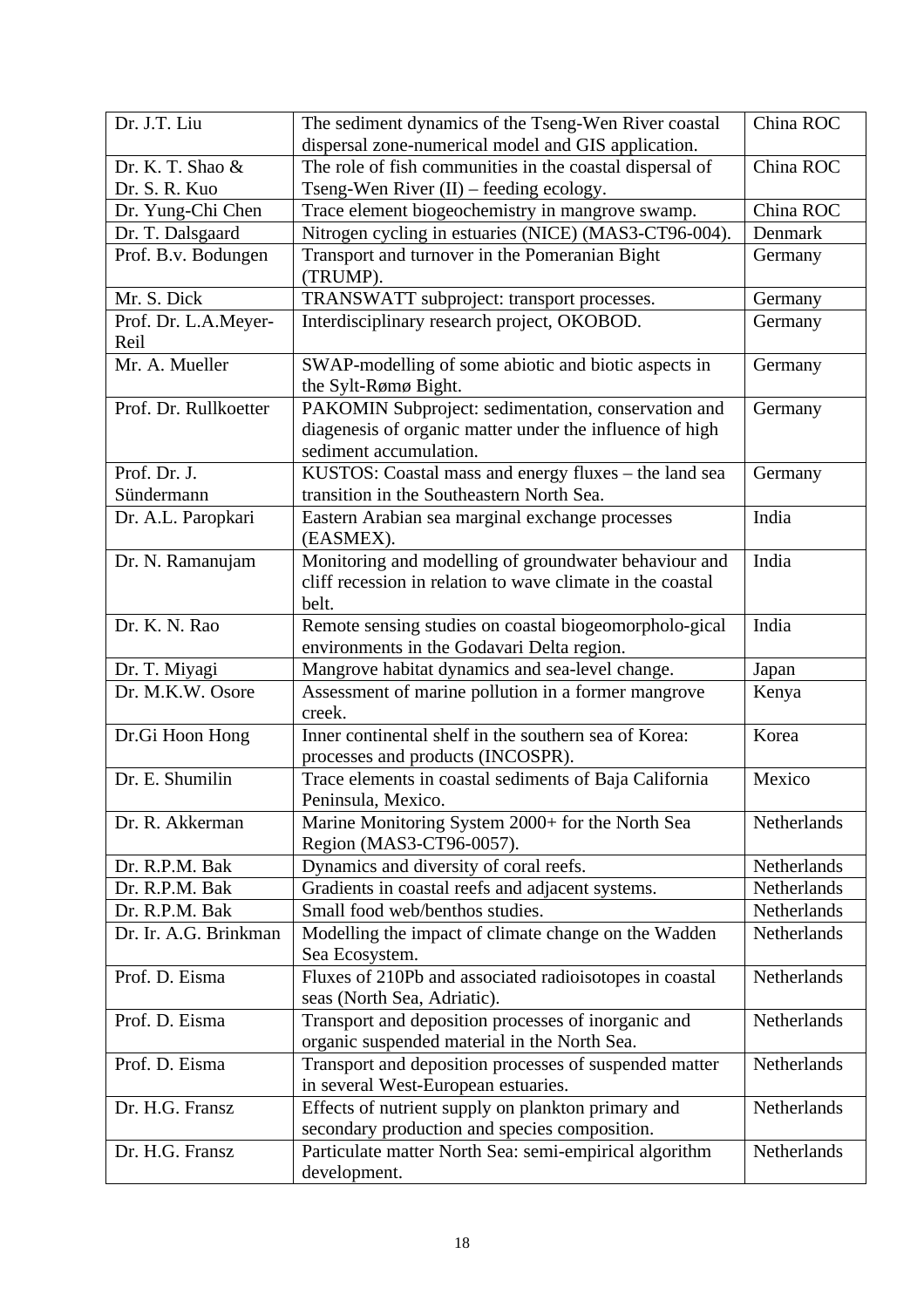| Dr. W.W.C. Gieskes     | Entangled sulphur and carbon cycles in <i>Phaeocystis</i>                                         | Netherlands        |
|------------------------|---------------------------------------------------------------------------------------------------|--------------------|
| & Dr. J. Stefels       | dominated ecosystems (ESCAPE) (MAS3-CT96-0050).                                                   |                    |
| Prof. C.H.R. Heip      | Impacts of nematodes on physical properties of<br>sediments.                                      | Netherlands        |
| Dr. P. Hoekstra        | Morphodynamics of wave-dominated coastal                                                          | Netherlands        |
|                        | environment in Telu Banten; managing deltaic shorelines                                           |                    |
|                        | and reef systems.                                                                                 |                    |
| Dr. P. Hoekstra        | Three dimensional flow patterns and sediment fluxes in                                            | <b>Netherlands</b> |
|                        | Teluk Banten.                                                                                     |                    |
| Dr. J. Middelburg      | Carbonate dissolution in vegetated and bioturbated                                                | Netherlands        |
|                        | estuarine and coastal sediments.                                                                  |                    |
| Dr. J. Middelburg      | Methane and nitrous oxide emission, production and                                                | Netherlands        |
|                        | consumption rates.                                                                                |                    |
| Dr. W.A. Oost          | <b>PROMARIS</b>                                                                                   | Netherlands        |
| Dr. J. van der Plicht  | Origin and characterisation of suspended and sedi-mental                                          | Netherlands        |
|                        | organic matter by means of carbon isotopes.                                                       |                    |
| Prof. Dr. G. D. Vogels | Carbon cycling in the coastal zone of Tanzania.                                                   | Netherlands        |
| Dr. J. Voogt           | Morphological and ecological effects of sea level rise on                                         | Netherlands        |
|                        | the Wadden Sea.                                                                                   |                    |
| Prof. W.J. Wolff       | Ecological research to support the development of                                                 | Netherlands        |
|                        | management strategies for West African estuaries.                                                 |                    |
| Dr. E.I.C. Agwu        | Developing methodologies for integrated socio-economic                                            | Nigeria            |
|                        | and natural sciences research of changes in the Imo River                                         |                    |
|                        | Estuary.                                                                                          |                    |
| Prof. J. S. Gray       | Key coastal processes in the mesotrophic Skagerak and                                             | Norway             |
|                        | oligotrophic N. Aegetan (KEYCOP).                                                                 |                    |
| Prof. Yngvar Olsen     | Comparative analysis of food webs based on flow                                                   | Norway             |
|                        | networks: effects of nutrient supply of structure and                                             |                    |
|                        | function of coastal plankton communities (COMWEB)                                                 |                    |
|                        | (MAS3-CT96-0052)                                                                                  |                    |
| Prof. G. Fang          | Studies on impacts of climate and land environmental                                              | P.R. of China      |
|                        | changes to the hydrographic structures in the Bohai Sea.                                          |                    |
| Prof. H. Hong          | The biogeochemical processes of C, N and P in Taiwan                                              | P.R. China         |
| Dr. F. Li              | Strait related to the pelagic fishery resources.                                                  | P.R. of China      |
|                        | Impact of human activities on ecological environment in                                           |                    |
| Dr. Xie Qinchun        | the Yellow River estuary and its adjacent sea.<br>Behavior of fine sediment in Jiaojiang Estuary. | P.R. of China      |
| Dr. W.W.S. Yim         | <b>International Geological Correlation Program Project</b>                                       | P.R. of China      |
|                        | no.396: 'Continental shelves in the Quaternary                                                    |                    |
| Dr. W.W.S. Yim &       | Holocene record of typhoons in coastal sediments of                                               | P.R. of China      |
| Prof. P.Li             | Southern China                                                                                    |                    |
| Dr. W. Campos $\&$     | An oceanographic survey of Philippines Archipelagic                                               | Philippines        |
| Dr. R. Baleña          | waters: 1. Central Philippines.                                                                   |                    |
| Prof. Dr. C. Borrego   | AMAZOC - Atmospheric environment in coastal zones:                                                | Portugal           |
|                        | assessment of ecosystem load capacity.                                                            |                    |
| Dr. V.N. Korotaev      | Investigation of estuarine-deltaic systems                                                        | Russia             |
|                        | morpholithodynamics.                                                                              |                    |
| Mr. A.N. Voronov       | Pollution transport to the Baltic Sea via groundwater                                             | Russia             |
|                        | runoff.                                                                                           |                    |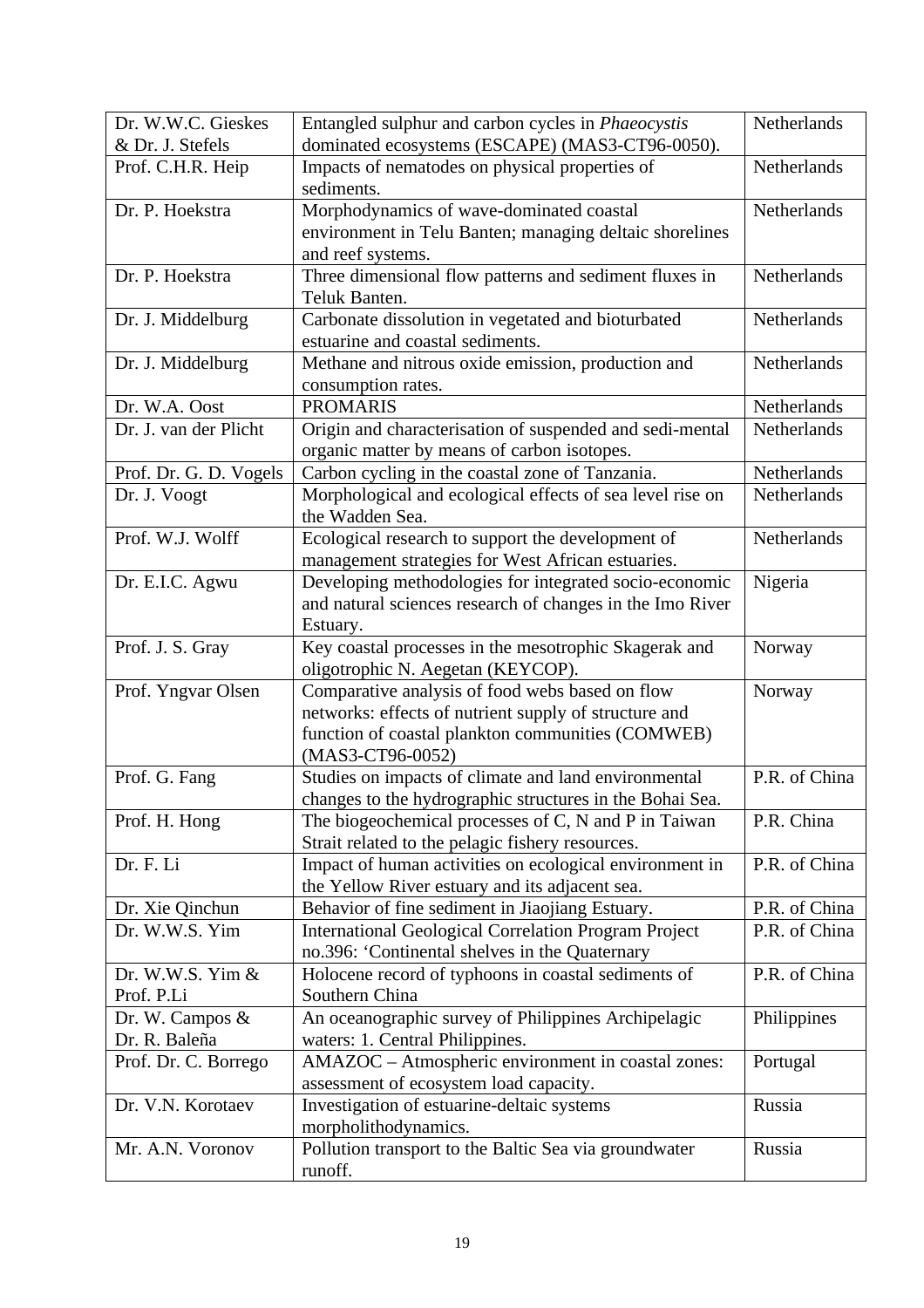| Mr. I. Wright        | The Quaternary evolution of the nortern KwaZulu-Natal       | South Africa         |
|----------------------|-------------------------------------------------------------|----------------------|
|                      | coastal plain using the Kosi Lake/Estuary.                  |                      |
| Dr. A. Polonsky      | Hydrometeorological and hydrographic field variability      | Ukraine              |
|                      | over the Black Sea coastal zone.                            |                      |
| Dr. M. J. Bray       | Environmental changes and management of coastal             | United               |
|                      | systems.                                                    | Kingdom              |
| Dr. T. Jickells      | Air-sea exchanges of trace elements particularly nitrogen   | United               |
|                      | and trace metals.                                           | Kingdom              |
| Dr. T. Jickells      | Nutrient and metal cycling in estuaries and coastal         | United               |
|                      | environment.                                                | Kingdom              |
| Dr. I. G. Littlewood | River mass load estimation techniques (LOIS)                | United               |
|                      |                                                             | Kingdom              |
| Prof. R. F.C.        | Marine organics.                                            | United               |
| Mantoura             |                                                             | Kingdom              |
| Dr. D.C. Mason       | Inter-tidal digital elevation models using satellite data.  | United               |
|                      |                                                             | Kingdom              |
| Prof. J. Orford      | The morphosedimentary response of grave-based coastal       | United               |
|                      | barriers to sea-level rise.                                 | Kingdom              |
| Prof. J. Orford      | The impact of climate change and relative sea-level rise    | United               |
|                      | on the environmental resources of European coasts.          | Kingdom              |
| Prof. J. Orford      | Variation in coastal forcing and its coastal response along | United               |
|                      | the European Atlantic shoreline.                            | Kingdom              |
| Dr. J.M.C. Plane     | Land-Ocean Interaction Study (LOIS)-RACS                    | United               |
|                      | (Atmosphere).                                               | Kingdom              |
| Dr. C. Reynolds      | Long-term assessment of physical and biological             | United               |
|                      | components in the waters of the Windermere catchment.       | Kingdom              |
| Prof. I. Shennan     | Land-Ocean Interaction Study (LOIS)-Land-ocean              | United               |
|                      | evolution perspective study (LOEPS).                        | Kingdom              |
| Prof. J.H. Simpson   | Land-Ocean Interaction Study (LOIS) - Shelf edge study      | United               |
|                      | (SES).                                                      | Kingdom              |
| Prof. D.E. Walling   | Sediment sources, sediment delivery and longer-term         | United               |
|                      | sediment responses of RACS river basins.                    | Kingdom              |
| Dr. F.T. Mackenzie   | Model analysis of global change in coupled C-N-P-S          | <b>United States</b> |
|                      | biogeochemical cycles in the land-coastal margin            |                      |
|                      | atmosphere ecosystem.                                       |                      |
| Dr. Tran Duc Thanh   | Sediment budget and influence of moving and closing the     | Vietnam              |
|                      | inlets on the Tam Giang Lagoon ecosystem.                   |                      |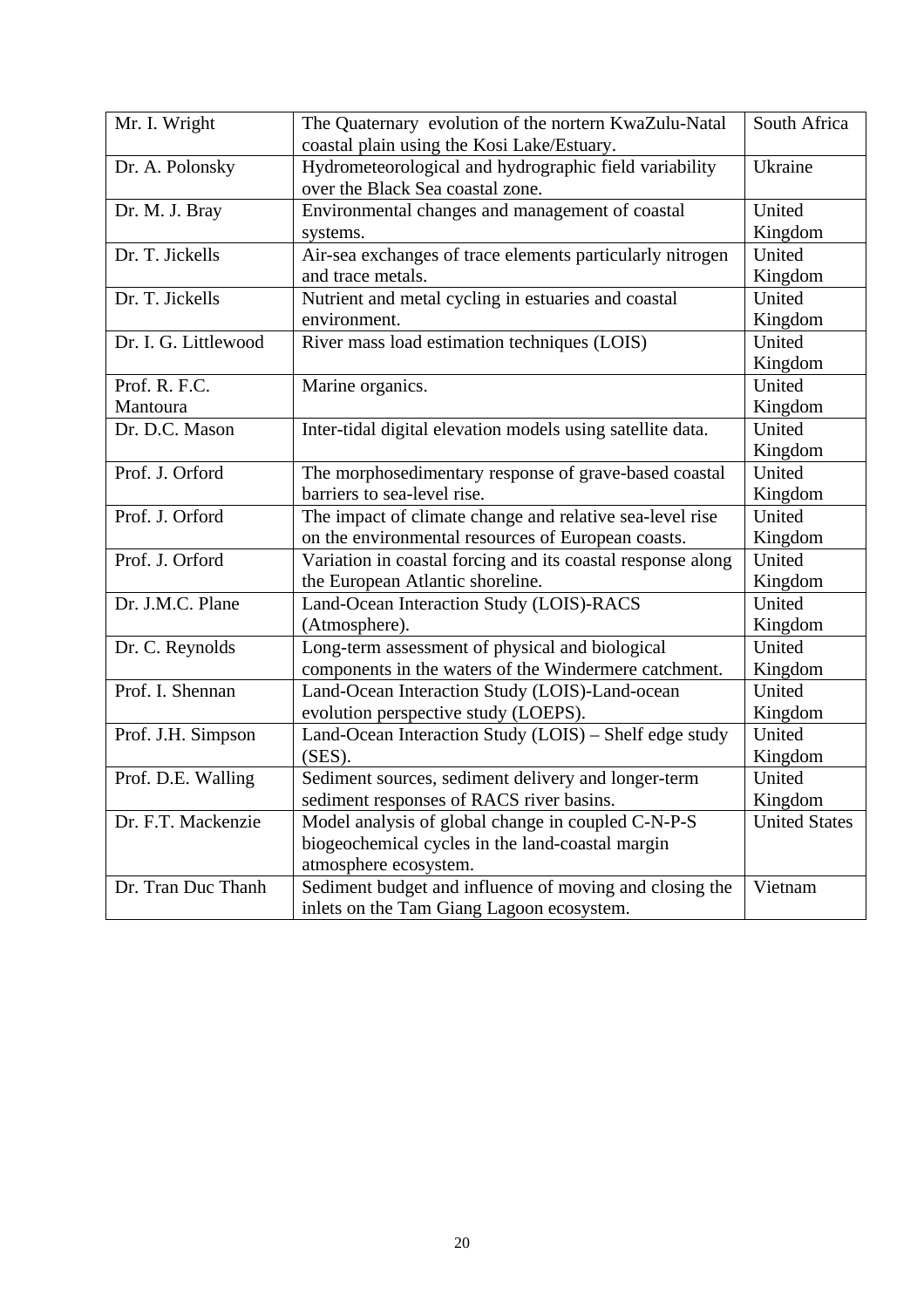## **4. Collaboration**

LOICZ depends on an extended global network of scientists to achieve its goals. A major element of the project is the support provided through national governments and their research agencies and universities. In many countries, there is a national LOICZ Committee established, usually associated with a national IGBP Committee. Through this aegis, projects are developed which address LOICZ objectives and researchers contribute their science to the wider spatial picture being developed by regional and global actions of the LOICZ project. An example is the Dutch LOICZ Committee which has developed an implementation plan addressing global change and which will involve an array of national research capabilities in a number of integrated projects. This initiative will enhance the already close commitment to LOICZ by national agencies, such as, RIKZ Coastal Zone Management Centre and the Netherlands Institute for Sea Research (NIOZ).

In some countries, LOICZ is supported by institutions and networks of specialist scientists. For example, CSIRO Land & Water in Australia recently hosted a major workshop which delivered more than 30 biogeochemcial budgets for the Australasian region, contributing to the global assessment of nutrients and knowledge of the relative autotrophy of the world's coastal zones.

Major regional programs also are part of LOICZ, including projects with varying degrees of integration which provide regional assessments of the LOICZ key questions. Here, the European Union ELOISE and the UK LOIS programs are recent contributions to the LOICZ project. Elsewhere, collaborative action within South East Asia, West Africa, Latin America, and the Arctic regions are being followed with the aim of enhancing or establishing regional programs.

Within IGBP, LOICZ continues to build links and collaborative activities with the terrestrial and ocean projects, notably JGOFS, GLOBEC, BAHC, LUCC and DIS. In 1998, joint workshops and working groups have been operating and further work will deal with IGBP cross-cutting projects, such as, assessments of change in global carbon and water. A close association with the SCOR global program has been sustained, with the completion of the jointly-sponsored Coral Reef working group (SCOR WG 104) and the start of a jointly-sponsored Working Group (112) addressing Submarine Groundwater Discharge.

A major goal for LOICZ is to ensure that the scientific research is utilised by coastal zone managers and policy makers. LOICZ has built a strong working association with the Intergovernmental Oceanographic Commission (IOC), and continues to develop accords with other international bodies that can act as science "brokers", such as the European Commission. With IOC, a focus in 1998 has been towards joint actions and consultation on integrative coastal assessment and management (ICAM), developments in Coastal-GOOS, and capacity building in world regions, including Africa and Oceania.

LOICZ has continued to liaise closely with the IGBP START project on capacity building and training in regions, jointly organising several workshops during 1998. These initiatives, and the developing contacts with other agencies pursuing capacity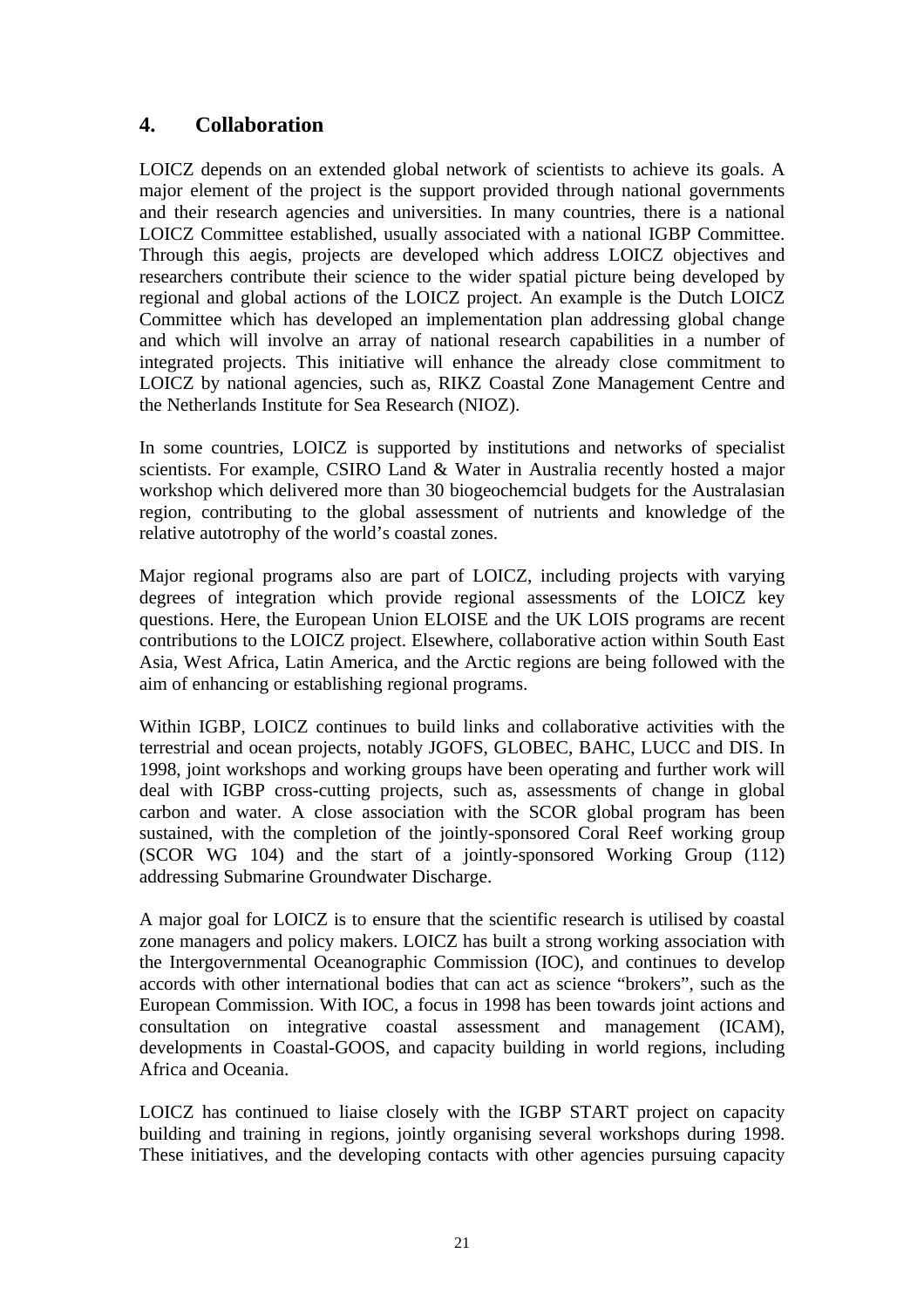building projects (for example, the Inter Americas Institute and the Asia Pacific Network), will continue to be an important strand of LOICZ work.

While these institutional arrangements are vital to the success of LOICZ, it is the individual scientists, coastal managers and policy-makers which ensure the operational products and the achievement of LOICZ goals. More than 2300 people and key agencies are involved in the LOICZ network and are increasingly involved in the activities and science delivery which underpins LOICZ enterprise.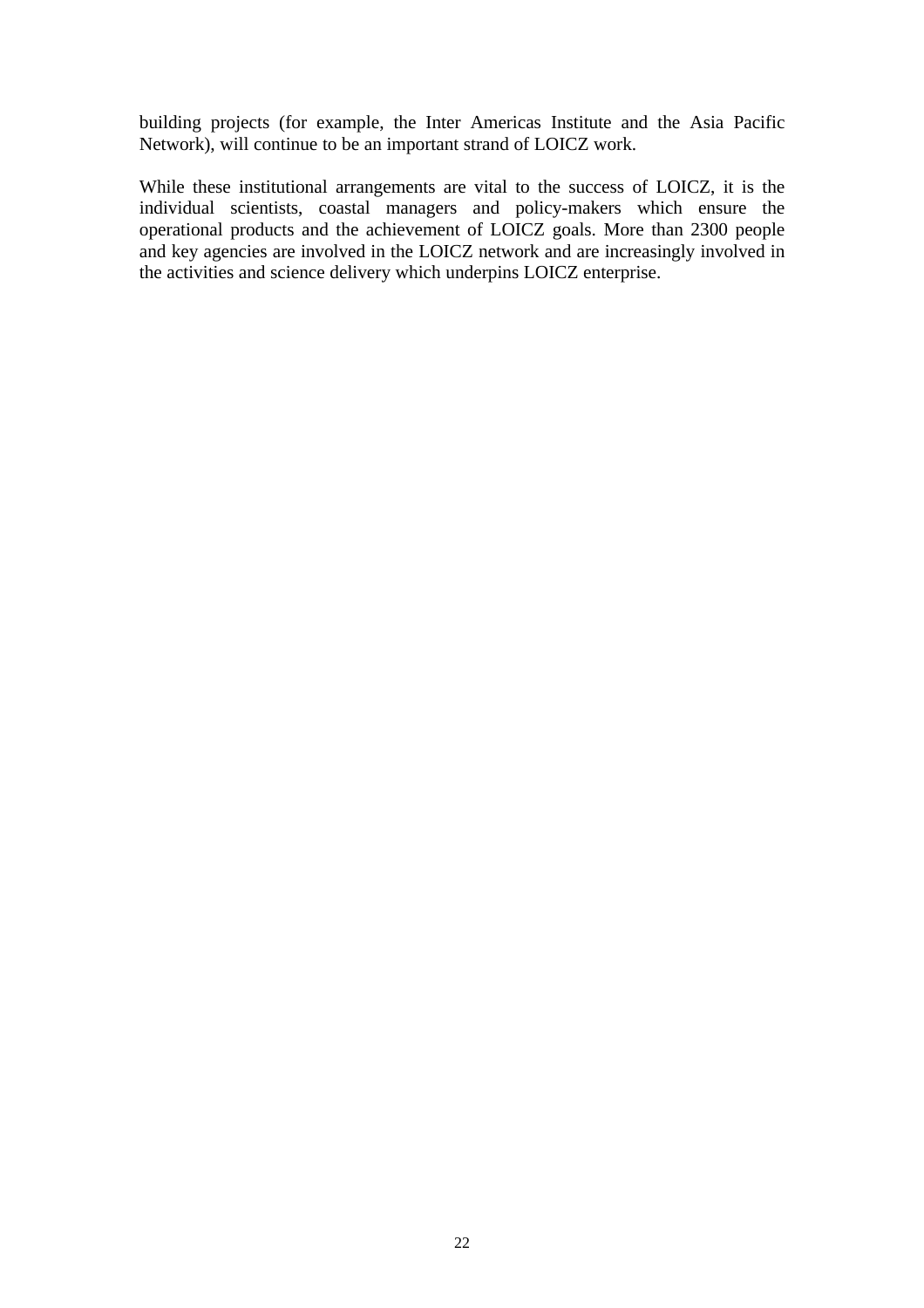#### **5. Communication**

Communication within and beyond LOICZ is fundamental to the effectiveness and success of the project. The network nature of LOICZ and its continuing evolution of science imposes a challenge that is increasingly being met through electronic media. However, we recognise that people are the key resource and that while electronic media provides for broad contacts, not all scientists and science-users have the same level of access to cyberspace. Consequently, LOICZ attempts to target its products by a mix of printed and electronic publications. Also, the synergies that develop in workshop environments are clearly an advantage and benefit from the efforts made to bring experts together, with electronic partnerships preceding and following up on face-to-face meetings and training programs.

In 1998, LOICZ has continued to use a mix of communication tools to disseminate its findings and to promote the network of players, internally and with users.

#### **Newsletter**

Four quarterly copies of the LOICZ Newsletter (Nos. 3-9) were produced and each was distributed to more than 2300 people and agencies. The Newsletter contained at least one scientific article, along with news and updates on the LOICZ project activities, and provided notice of the calendar of relevant meetings and workshops within and associated with the project. We plan to enhance the science content during 1999, reflecting in part the increased products and activities of LOICZ.

#### **Brochures and Poster**

In 1998, a brochure was produced describing LOICZ and providing an entry point for those interested in participating and developing contact. This was successfully released at the Lisbon "Year of the Ocean" Expo and has been distributed at conferences and workshops in different parts of the world. Published in four languages (English, French, Portuguese, Spanish), the brochures are used separately and in support of LOICZ posters.

IGBP has provided a set of posters and an overhead transparency series which have been used in support of LOICZ presentational material at a number of workshops and meetings.

#### **LOICZ Website**

The LOICZ website (www.nioz.nl/loicz/) is of increasing importance as a means of communication and as an archive. The website was upgraded in 1998 and a continuing process of addition and modification is being followed. Copies of all recently printed materials are available through the site, contributing project lists are kept current along with contacts for chief investigators, links are provided to other coastal science sites, and new publications are listed which deal with coastal research and coastal zone management.

The LOICZ website provides direct and indirect access to LOICZ databases, especially for biogeochemical budgets and typology. Much of this work is being developed through dedicated websites which provide access to day-to-day progress. Discussion pages on methods and findings from LOICZ enterprise also are being established to meet the demands of a global network of participants in LOICZ work.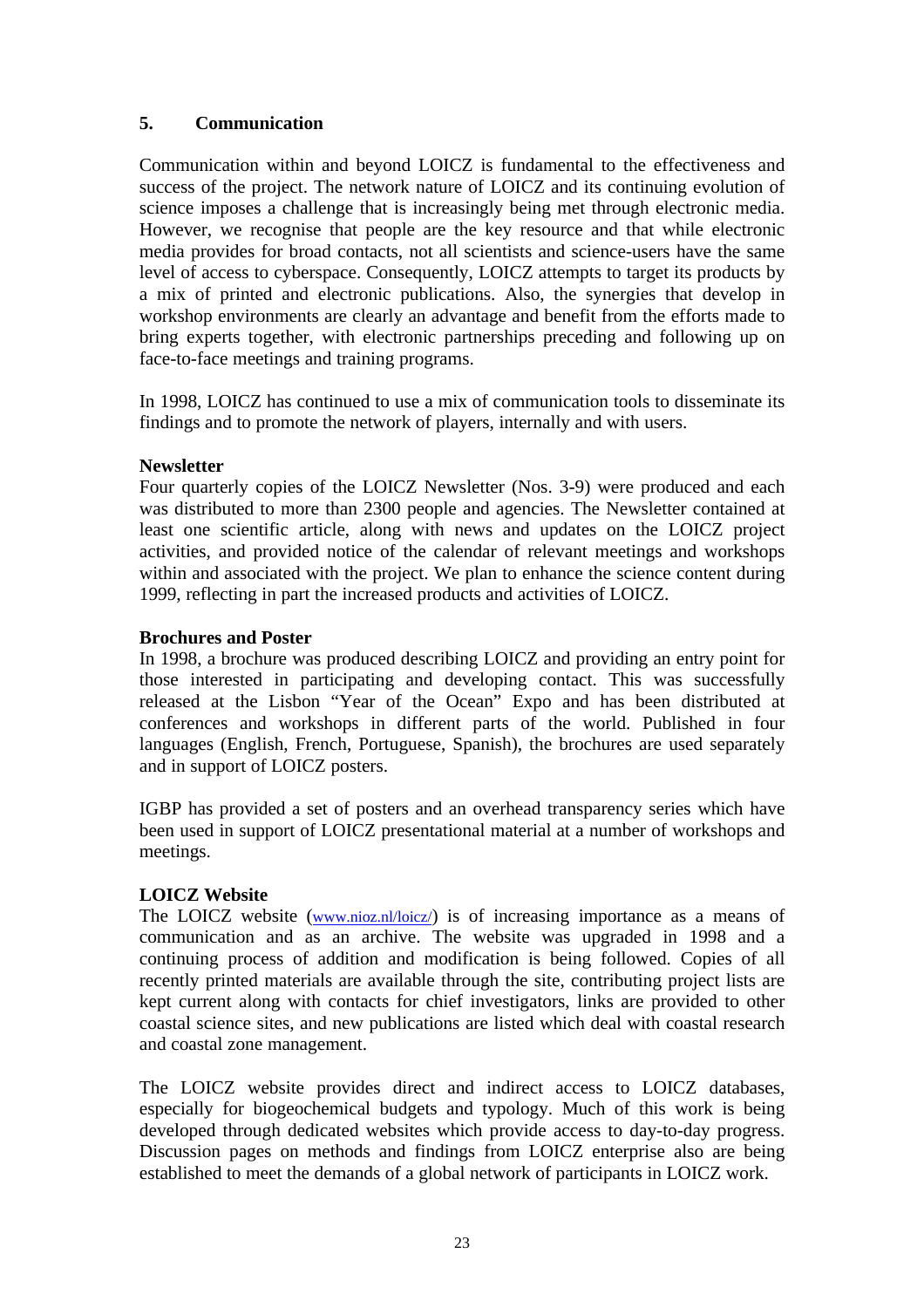#### **Publications**

Numerous publications have been produced from research projects contributing to LOICZ – Core, Regional and Relevant Research projects. LOICZ IPO is currently developing an index and listing of this work for inclusion on the website in 1999.

LOICZ publishes a variety of meeting and workshop reports, listed on the LOICZ website. A number of these deal with planning and development issues and are generally of interest within elements of the LOICZ project. In addition, LOICZ has been placing increased effort to publication of its science. This will continue as a major activity. Examples of science and key workshop publications include:

LOICZ 1998. Report of LOICZ Open Science Meeting 1998*: Global Change Science in the Coastal Zone*. LOICZ Meeting Report No. 29, LOICZ International Project Office, NIOZ, The Netherlands, pp. 244.

Turner R.K., W.N. Adger and I. Lorensoni 1998. *Towards Integrated Modelling and Analysis in Coastal Zones: Principles and Practice*. LOICZ Reports & Studies No. 11, LOICZ International Project Office, NIOZ, The Netherlands, pp.122.

American Zoologist **39** (1) 1999. Papers from the symposium on Coral Reefs and Environmental Change – Adaptation, Acclimation, or Extinction, organised by Robert W. Buddemeier and Howard R. Lasker

LOICZ (in press). *Australasian Estuarine Systems: Carbon, Nitrogen and Phosphorus Fluxes*. Eds. S.V. Smith and C.J. Crossland. LOICZ Reports & Studies No. 12, LOICZ International Project Office, NIOZ, The Netherlands.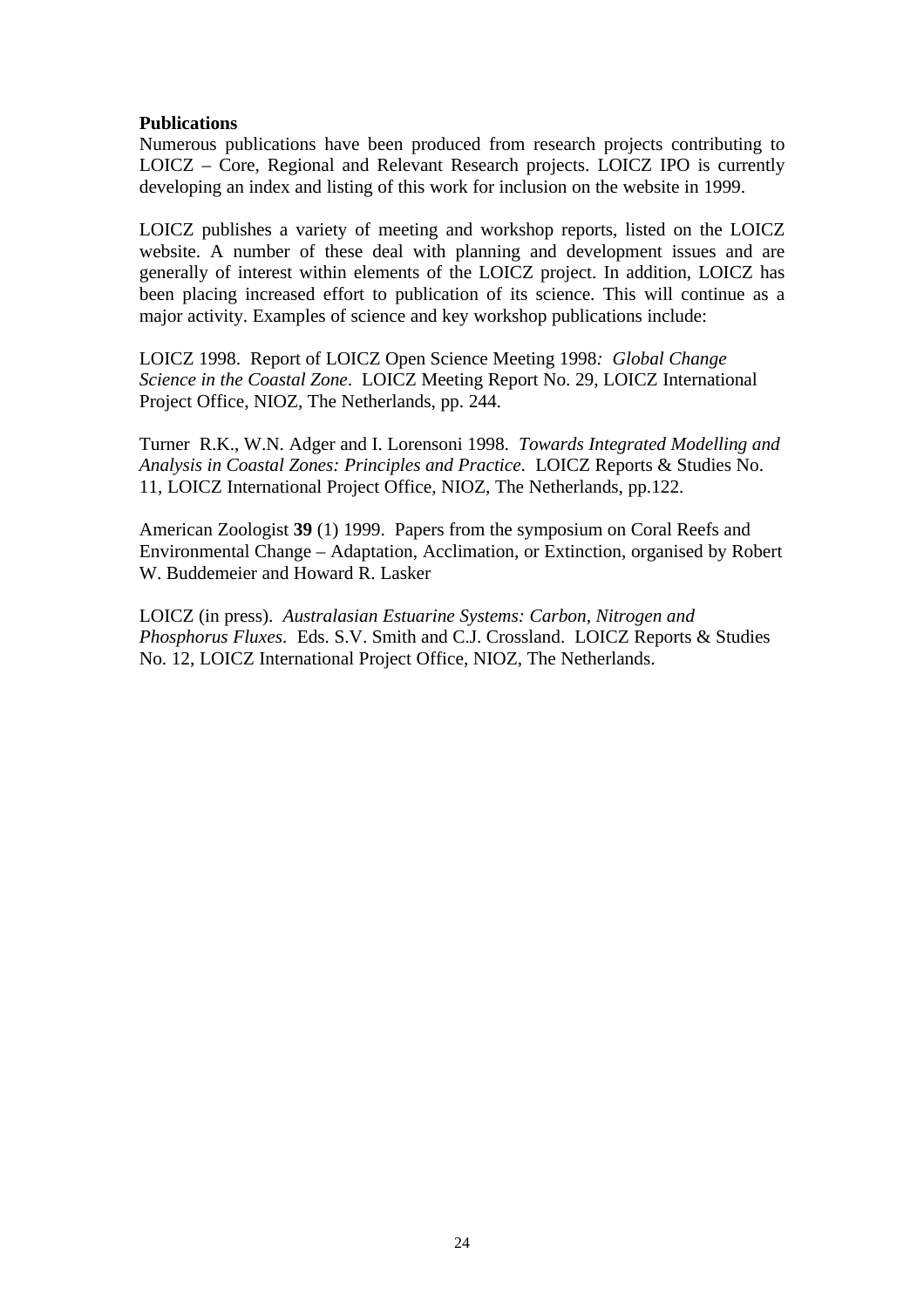#### **6. IPO Staff and Operations**

Judith van Bleijswijk continued as project assistant in the first four months of the year, in which period Han Lindeboom, Chair of the Scientific Steering Committee acted as part-time Executive Officer. In May 1998, Chris Crossland from Australia joined the IPO as Executive Officer, followed by Hartwig Kremer from Germany who became Deputy Executive Officer at the end of June.

In August, LOICZ data analyst Martijn van der Zijp left the office after three years of developing the LOICZ Typology Database, and establishing the new website. Also in August, Maarten Scheffers from the National Institute for Coastal and Marine Management (RIKZ) was appointed as liaison officer between LOICZ and the Coastal Zone Management Centre in The Hague. Cynthia Pattiruhu and Mildred Jourdan continue to provide vital office management and support.

The IPO has been working closely with the LOICZ SSC, particularly the EXCOMM, to re-shape and prioritise the work needed to achieve the goals of a first global synthesis by end 2002. A draft Strategy and Work plans is nearing completion and will act as a guide for the remaining four years of the LOICZ second phase.

Associated with this development has been an extensive effort to ensure that LOICZ captures a wider network and collaboration of coastal researchers, and develops mechanisms for information transfer to users of coastal science information. We have seen a strengthening of links and greater inclusion of European researchers and institutions. Elsewhere, collaboration has been enhanced with IGBP core projects, such as LUCC, BAHC and GLOBEC, and increased regional engagement has proceeded or is planned with, for example, South Asia and Latin America. While LOICZ will deliver its outcomes through the IGBP, effort has been placed into establishing close links with coastal zone management agencies and forums. The close working relationship the Netherlands Coastal Zone Management Centre is a vital link, and working relationships with the Intergovernmental Oceanographic Commission (IOC) and European Union (EU) are steps forward.

The IPO has provided strong support to Foci and workshops development – activities whose focus is on yielding tactical science outcomes rather than strategic plans. The intensity of work will increase with projected new funding from UNEP GEF to support LOICZ enterprise, and will continue to provide a challenge to complete project-based publications and supportive administration and financial management by LOICZ. The strong and continued support by our hosting agency, NIOZ, is a key element in the success of IPO operations.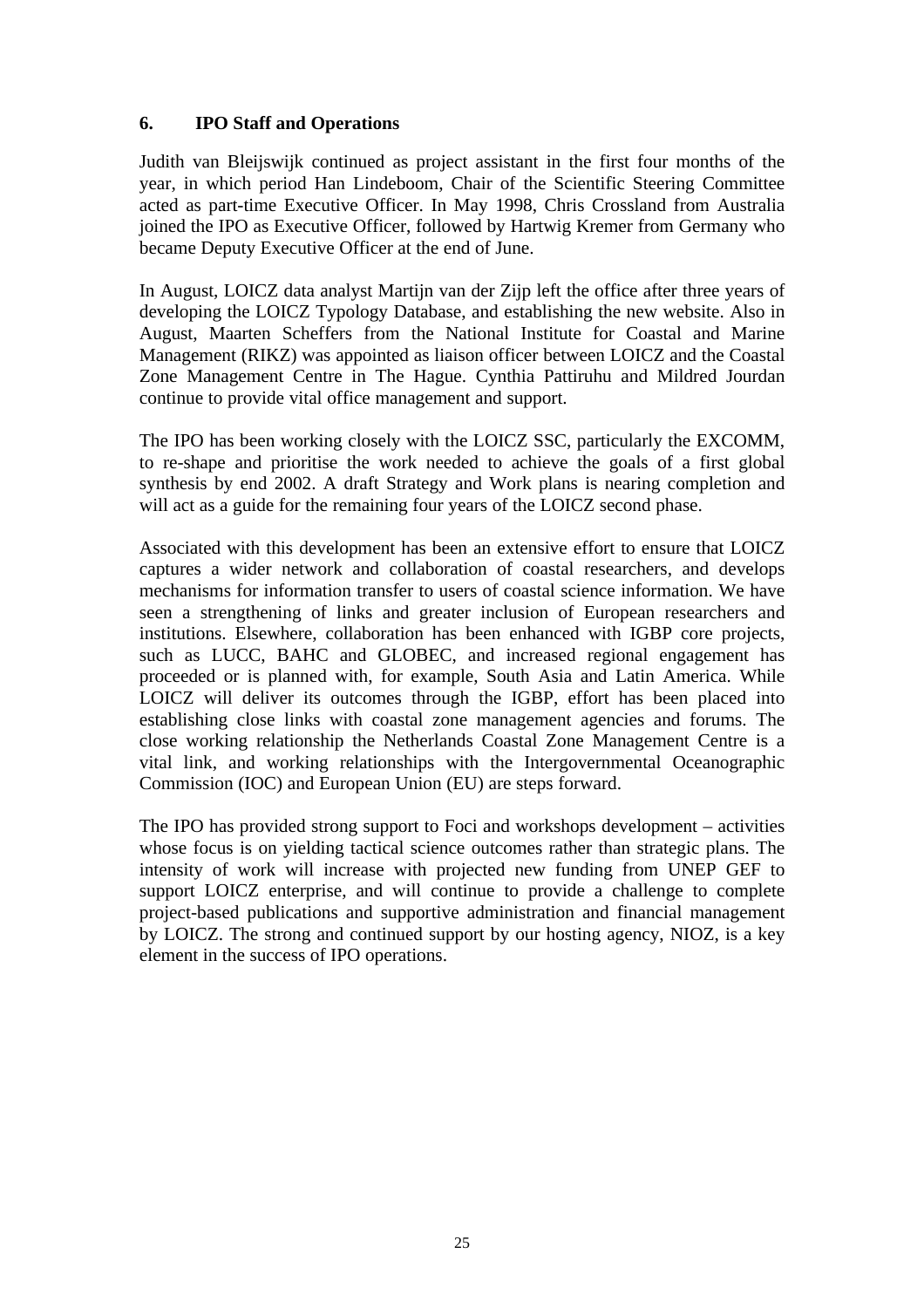#### **7. Funding**

The Netherlands government generously agreed to continue support of the LOICZ International Project Office and core activities for the second phase of the project, 1998-2002. This vital funding is received from the NWO and RIKZ, and supplemented with support from IGBP for meetings of the LOICZ Scientific Steering Committee.

In addition to major core funding support for the IPO from The Netherlands government, LOICZ has gained significant project funding from The Netherlands WOTRO and is finalising arrangements for a project with UNEP supported by GEF funds. Other project proposals are with the European Union, The World Bank, the Inter American Institute and IGBP-START.

In-kind support, especially from NIOZ and RIKZ, and many national government agencies continues to underpin LOICZ activities. In particular, the support from CSIRO in Australia and the Vrij University in The Netherlands have contributed to workshop activities. The LOICZ SSC and the member activities are supported by a range of universities and national agencies.

Income and areas of expenditure by LOICZ in 1998 are shown below. A detailed and fully audited financial statement is prepared annually by the LOICZ IPO host institution, NIOZ.

| 1998                                                 | <b>Dutch</b>    |
|------------------------------------------------------|-----------------|
| Income (cash)                                        | <b>Guilders</b> |
| Dutch government (NWO, V&W RIKZ)                     | 840 000         |
| <b>IGBP</b>                                          | 50 000          |
| Special projects                                     | 195 400         |
| <b>Total</b>                                         | 1 085 400       |
| <b>Expenditure (cash)</b>                            |                 |
| IPO operations and support                           | 500 940         |
| Workshops and Activities                             | 280465          |
| Communications & publication                         | 45 700          |
| Provisions (e.g., Open Science Meeting 1999)         | 190 000         |
| Forward commitments (Workshops & project activities) | 68 295          |
| <b>Total</b>                                         | 1 085 400       |
| In kind contributions (direct)                       |                 |
| NIOZ                                                 | 160 000         |
| V&W RIKZ<br>100 000                                  |                 |
| Other                                                | 186 000         |
| <b>Total</b>                                         | 446 000         |